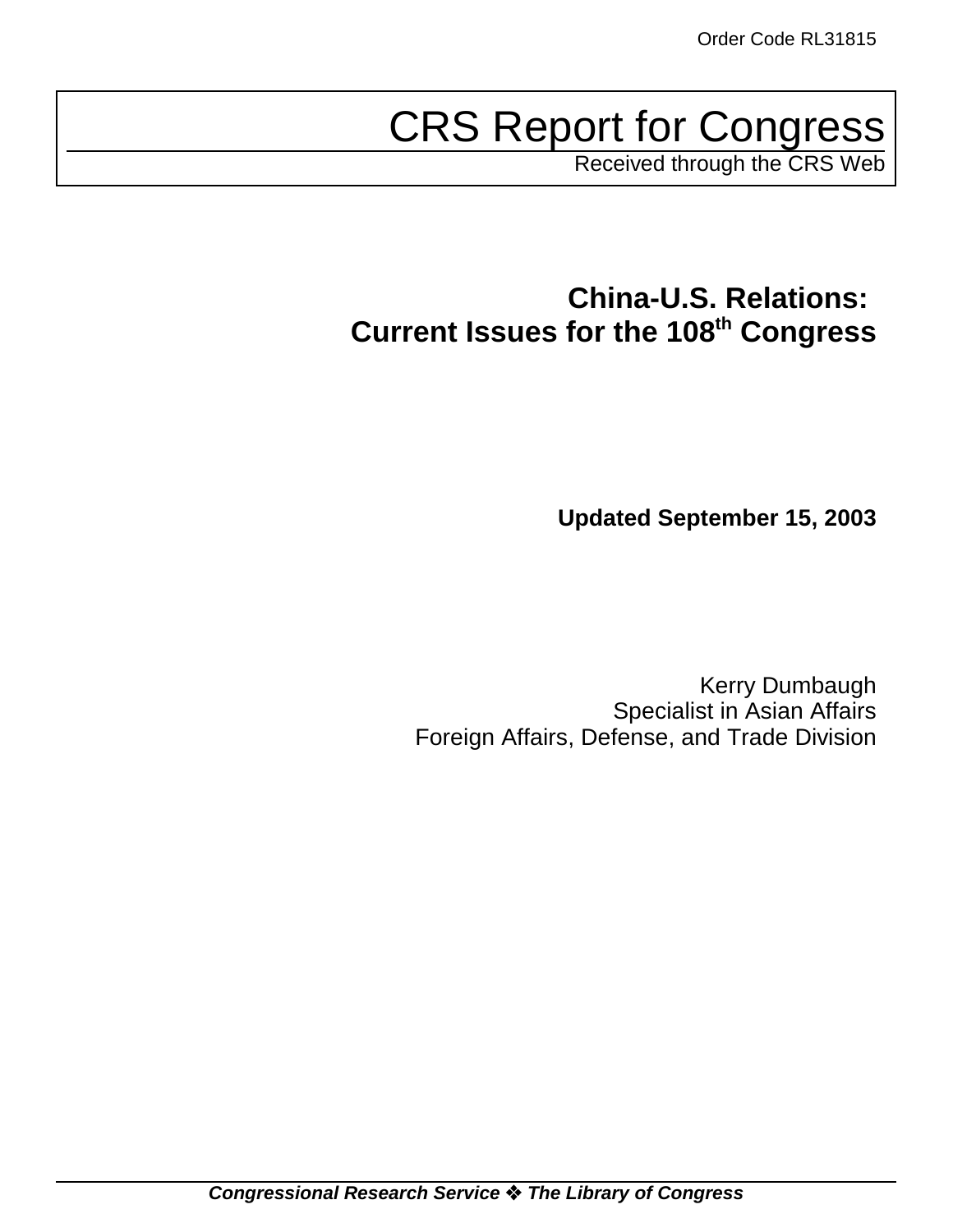### China-U.S. Relations: Current Issues for the 108th Congress

### **Summary**

In the wake of the September 11, 2001 terrorist attacks against the United States, U.S. and People's Republic of China (PRC) foreign policy calculations appeared to change. The Administration of George W. Bush assumed office in January 2001 viewing China as a U.S. "strategic competitor." Administration officials faced an early test in April 2001 when a Chinese naval aviation jet collided with a U.S. Navy reconnaissance plane over the South China Sea. After September 11, though, U.S. officials came to see Beijing as a potentially helpful ally in the fight against global terrorism, while PRC officials saw the anti-terrorism campaign as a chance to improve relations with Washington and perhaps gain policy concessions on issues important to Beijing, such as on U.S. arms sales to Taiwan. U.S. anti-terror priorities led some to suggest that cooperation against terrorism could serve as a new strategic framework for Sino-U.S. relations.

Many, however, saw complexities and pitfalls on this road to cooperation. For one thing, the PRC's definitions of what constitutes terrorism are significantly more expansive than those of the United States. PRC definitions of dangerous or "terrorist" groups include Tibetans, Uighur Muslims, and Taiwanese who even peacefully express a wish for independence. PRC officials often lump these groups in with those who resort to violence. Since the United States from the outset maintained that the anti-terror campaign must not be used to persecute these groups, Sino-U.S. cooperation already faced early limits. Also, U.S. dominance of the antiterrorism effort made Washington suddenly appear to be a more threatening competitor for influence in Central Asia, where Beijing had been making successful political inroads in recent years, and in Pakistan, with which Beijing has had traditionally close relations.

In addition, bilateral sensitivities remained over long-standing issues such as Taiwan's status, with U.S. officials increasingly supportive of Taiwan's security and its quest for international recognition, and PRC officials adamant about reunifying Taiwan under the "one China" policy. The PRC remained suspicious about the accidental NATO bombing of the Chinese Embassy in Belgrade in 1999, concerned about what they see as an "encircling" U.S. presence in Asia, and wary of U.S. technological advantages and global influence. And the PRC's early mishandling of a new health crisis, Severe Acute Respiratory Syndrome (SARS) that first appeared in southern China created a new test for bilateral relations as well as an enormous challenge for China's new government leaders, chosen in mid-March as the SARS crisis was well underway.

The purpose of this report is to provide background for and summarize current developments in U.S.-PRC relations, including current and pending congressional actions involving the PRC. This report will be updated regularly as new developments occur.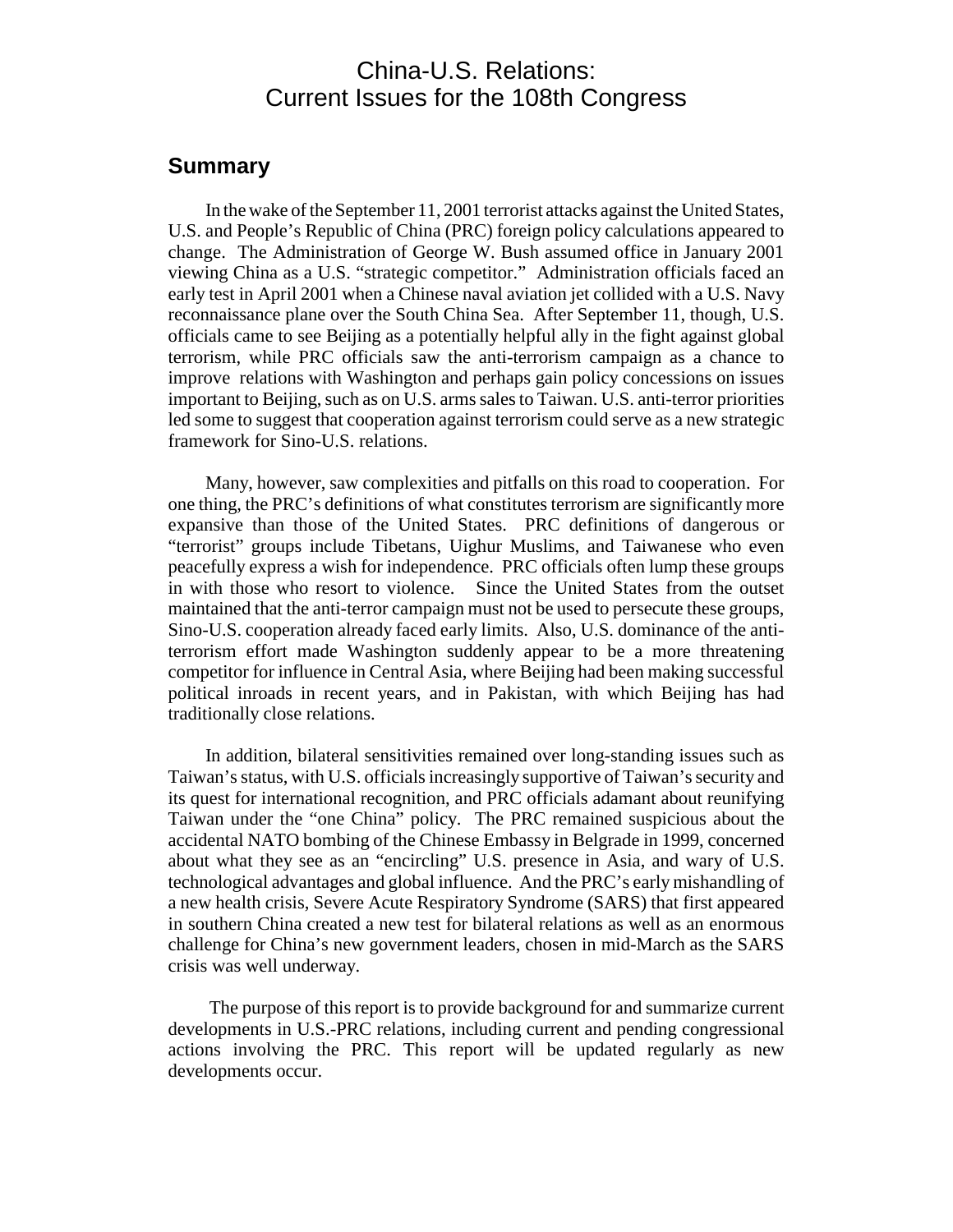### **Contents**

| Family Planning/Coercive Abortion  14 |  |
|---------------------------------------|--|
|                                       |  |
|                                       |  |
|                                       |  |
|                                       |  |
|                                       |  |
|                                       |  |
|                                       |  |
|                                       |  |
|                                       |  |
|                                       |  |
|                                       |  |
|                                       |  |
|                                       |  |
|                                       |  |
|                                       |  |
|                                       |  |
|                                       |  |
|                                       |  |
|                                       |  |
|                                       |  |
|                                       |  |
|                                       |  |
|                                       |  |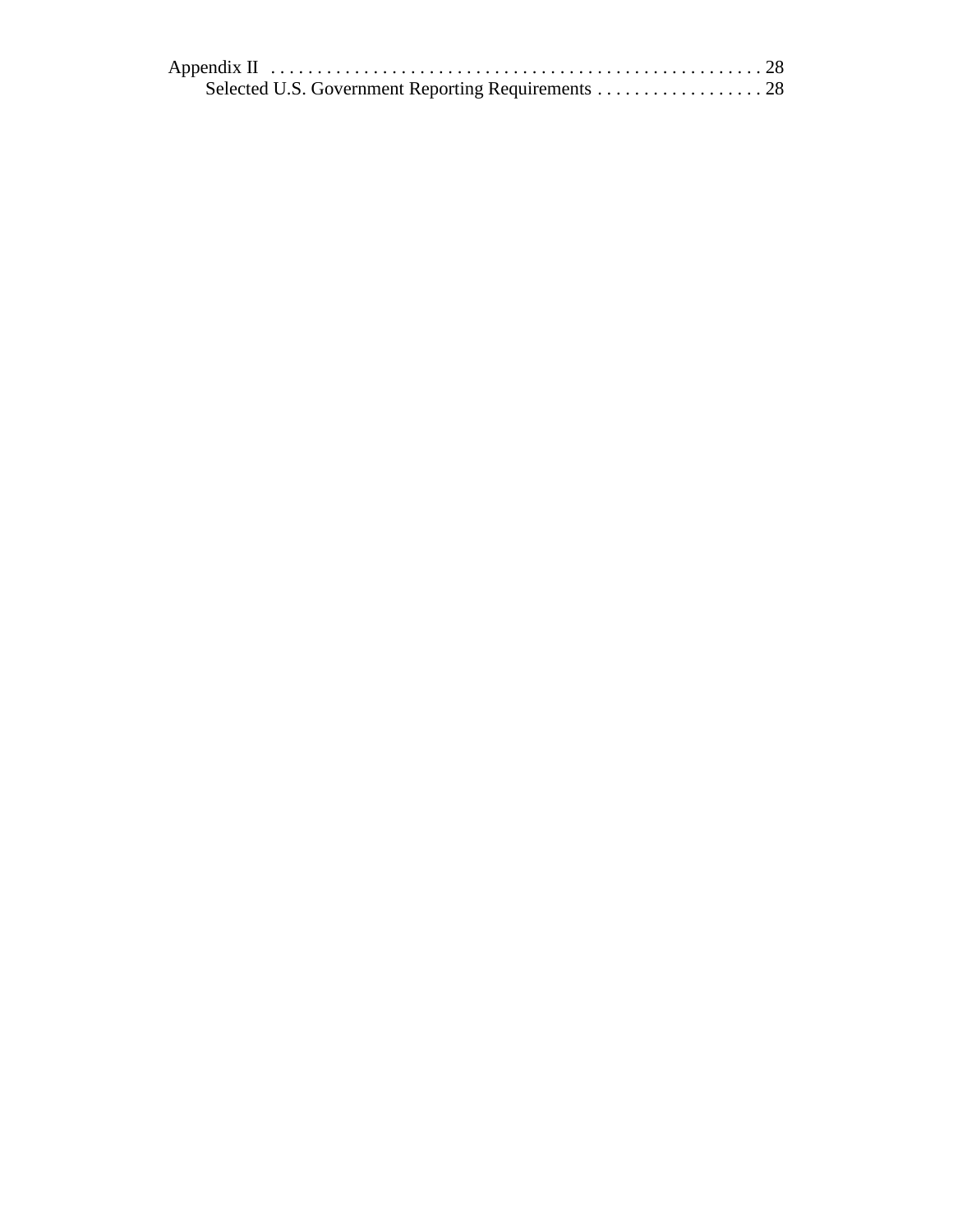# China-U.S. Relations: Current Issues for the 108<sup>th</sup> Congress

### **Recent Developments**

**September 9, 2003** — The Dalai Lama visited the United States and Washington D.C., giving an address at the Washington National Cathedral and meeting with President Bush (September 9) and Secretary Powell (September 11).

**September 5, 2003** — The Hong Kong government announced it was withdrawing the "Article 23" internal-security proposals until there was broader public consensus for the measure. The withdrawal now means it is unlikely that a comparable measure will be considered within the next year.

**July 28, 2003** — U.S. Under Secretary of State for International Security and Arms Control John Bolton began a second round of meetings in Beijing to discuss global security issues, including North Korea's nuclear weapons program and Iran.

**July 16, 2003**— Hong Kong's Chief Executive, Mr. C. H. Tung, announced the resignations of his two least popular cabinet members, including Regina Ip, Secretary for Security and chief supporter of the "Article 23" measure.

**July 1, 2003 —** Massive public demonstrations were held in Hong Kong to protest the government's proposed "anti-sedition" laws, known as the "Article 23" proposals.

### **Background and Overview**

### **Introduction**

For much of the past decade, a number of factors combined to assure that U.S. congressional interest in the People's Republic of China (PRC) increased year by year. As an institution, Congress in the early years after the Tiananmen Square crackdown often felt that it was neither consulted nor listened to by the Executive Branch on the appropriate direction for U.S. China policy. Throughout the 1990's, without the overriding strategic imperative that the Soviet Union had once provided for comprehensive U.S.-China relations, individual Members of Congress began to push for their own more parochial concerns with respect to China policy, such as efforts on behalf of Taiwan, in favor of human rights, or against forced sterilization and abortion. In the later years of the Clinton Administration, when U.S. officials were pursuing a "strategic partnership" with China, some Members of Congress became increasingly concerned that the U.S. government was not thinking seriously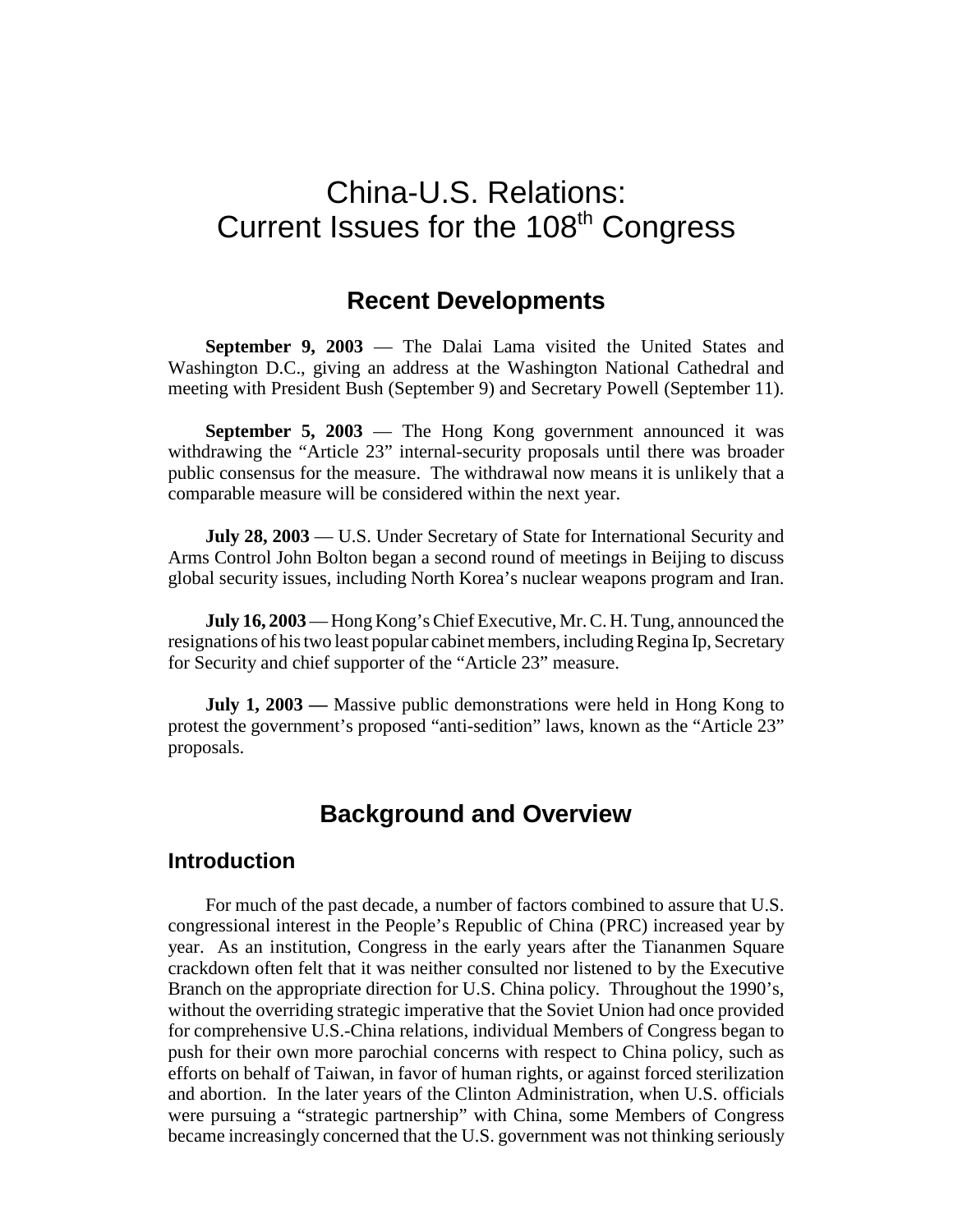enough about the PRC as a longer-term threat to U.S. interests, given the PRC's missile build-up opposite Taiwan and Beijing's increasingly strident nationalism. Congress' legislative activity on issues involving China in these years included enactment of provisions to increasingly accommodate Taiwan's interests, repeated and protracted efforts to further condition or even withdraw the PRC's most-favorednation (MFN) status, recurring hearings (and resulting legislation) targeting the PRC's human rights violations, creation of two congressionallyrelated Commissions to monitor PRC activities, and a host of requirements on the U.S. government to monitor, report on, and restrict certain PRC activities, among other measures.<sup>1</sup>

Since 2001, however, Congress as a whole has become less vocal and less legislatively active on issues involving China. A key question for American policymakers and foreign policy observersis whether or not this brief trend indicates that the rocky U.S.-China relationship may have finally turned a corner and is now facing a period of stability and cooperation for the foreseeable future. This paper will discuss and analyze factors contributing to the current reduction of U.S.-China tensions and will discuss potential policy developments that could once again highlight underlying complications in the U.S.-China relationship. The paper will also discuss and analyze the policy implications of ongoing and new developments, both domestically and in the broader foreign policy environment, that could affect U.S.-China relations. Finally, this paper will discuss key legislation in the  $108<sup>th</sup>$ Congress and will provide a running chronology of developments since January 2003.

This paper will be updated regularly as further developments occur. For a thorough discussion of U.S.-China relations during the  $107<sup>th</sup>$  Congress (2001-2002), see CRS Report RL31729, *China-U.S. Relations in the 107th Congress: Policy Developments, 2001-2002*, dated January 23, 2003. For further information on specific issues in this report, see the CRS reports referenced in the footnotes.

### **Factors Contributing to Improved U.S.-China Relations**

U.S. relations with the People's Republic of China (PRC) have gained unusual stability since January 2001. The reasons for this cannot be attributed to any resolution of entrenched bilateral policy differences — such as those long held over human rights or on Taiwan's status — for these differences still exist and are likely to plague the relationship for the foreseeable future. Rather, a number of other factors and policy trends in the past two years have combined to make U.S.-PRC relations arguablythe smoothest theyhave been since the aftermath of the Tiananmen Square crackdown in 1989. These trends and factors include:

- ! a more assertive approach toward China by the current Bush Administration than that followed by previous U.S. Administrations
- ! dramatic changes in global and in national priorities brought about by the anti-terrorism and anti-Iraq campaigns

 $1$  In the United States, the term "most-favored-nation" (MFN) status has been replaced by the term "normal trading relations" (NTR) status.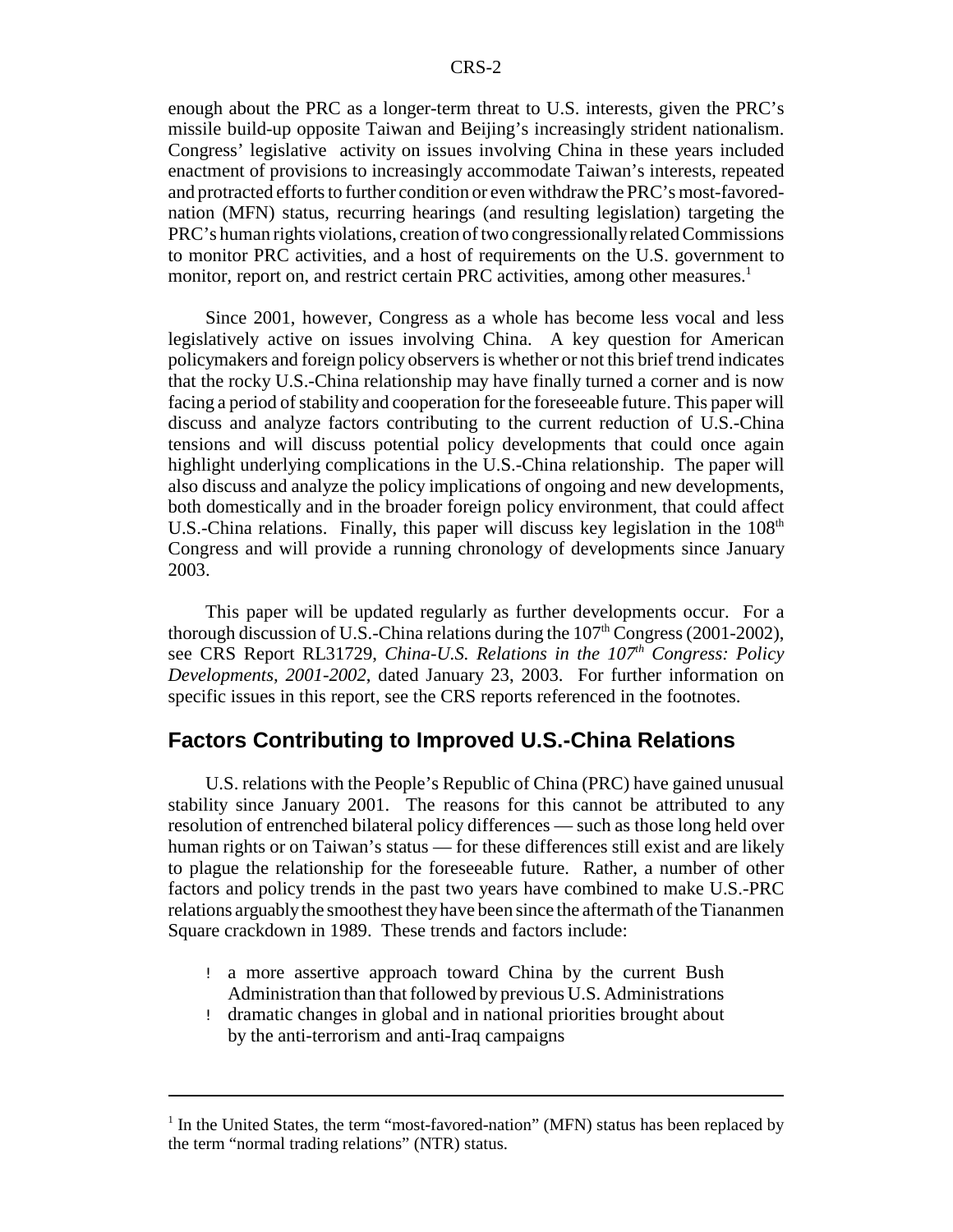- ! new demands on the U.S. Congress' agenda that have currently taken precedence over ongoing concerns about the PRC
- ! the PRC's own preoccupation with its ongoing leadership transition and increasing domestic social and economic problems

**Changed U.S. Policy.** The George W. Bush Administration came to office in January 2001 promising a tougher approach toward the PRC than that of any of its predecessors. Seeking to distance themselves from the policies of "engagement" with China favored by American Presidents since 1979, Bush Administration officials promised to broaden the focus of American policy in Asia, concentrate more on Japan and other U.S. allies, de-emphasize the importance of Sino-U.S. relations in American foreign policy, and look more favorably on issues affecting Taiwan's status and security. Even while appearing less solicitous of Beijing's views, Administration officials have remained open to substantively and symbolically meaningful dialogue with China at the senior-most levels. President Bush, for example, met more often with his PRC counterpart during his first two years in office than other U.S. Presidents did in their entire Administrations. This twin approach continues to characterize official Bush Administration policy toward the PRC today.<sup>2</sup> Some observers believe that this new approach has helped reduce Beijing's leverage over the U.S. policy process, forcing onto the PRC the greater burden in seeking productive U.S.-China relations.

**Anti-Terrorism and Changing Global Priorities.** The September 11, 2001 terrorist attacks against the United States, the subsequent campaign to dis-arm Iraq, and renewed hostility from North Korea have changed the international priorities of the United States and much of the world. A number of U.S. international relationships have been affected accordingly, including relations with the PRC and with countries important to PRC interests, such as Pakistan. The United States, for instance, has now established cooperation with and a military presence in Central Asian countries, with whom the PRC had formed the Shanghai Cooperation Organization in the 1990's. U.S. officials quickly saw the war against terrorism as the nation's principle priority, and one in which the PRC, perhaps, could be helpful. U.S. officials, for instance, welcomed what support the PRC could give toward antiterrorism initiatives, particularly in measures put before the United Nations Security Council, where the PRC is a permanent member and has veto power. But the White House also has shown itself willing to take unilateral U.S. action and, early on signaled that only limited Sino-U.S. cooperation would be possible. Thus, it is not clear yet to what extent U.S. anti-terrorism goals may have affected the Administration's PRC policy other than to reinforce the lower priority it had already assigned to U.S.-China relations.

<sup>&</sup>lt;sup>2</sup> The Administration faced an early test of its policies on April 1, 2001, when a Chinese jetfighter collided with a U.S. Navy EP-3 reconnaissance plane over the South China Sea, forcing the U.S. plane to make an emergency landing at a military base on China's Hainan island. Several CRS reports provide details of this crisis. See, for instance, CRS Report RL31729, *China-U.S. Relations in the 107th Congress: Policy Developments, 2001-2002,* by Kerry Dumbaugh.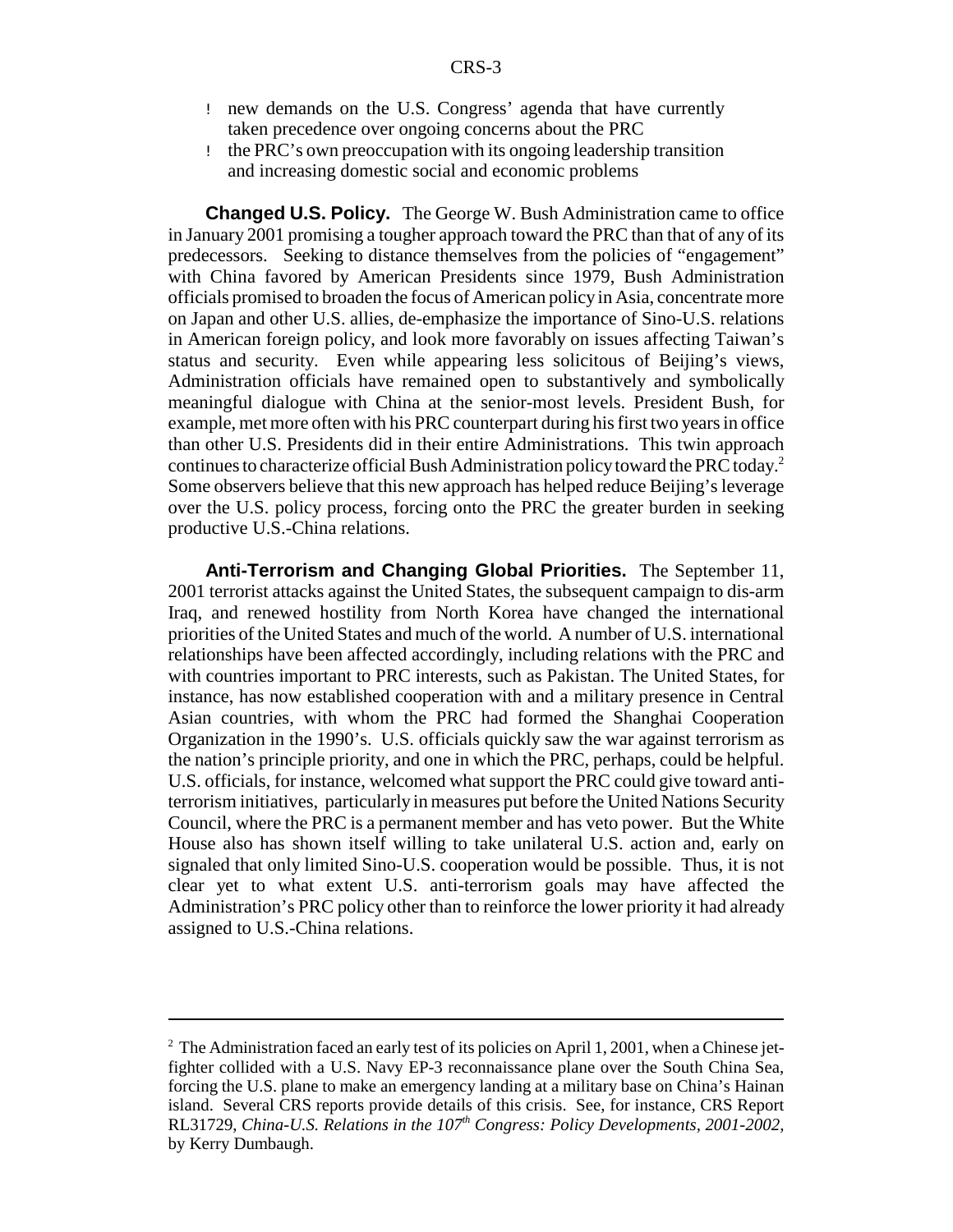On the heels of the anti-terror campaign, the U.S. government's current preoccupation with Iraq has led to greater pressure on the United Nations, in which the PRC has veto power as a permanent member of the Security Council. PRC cooperation, or at least acquiescence, in anti-Iraq initiatives thus has become another U.S. objective. The Bush Administration's commitments in Iraq have also led to the beginning of apparent fractures in the North Atlantic Treaty Organization (NATO) alliance, whose EU member countries the PRC has assiduously courted in recent years. Finally, North Korea's renewal of its nuclear program has created a crisis on the Korean peninsula which Administration officials believe enhances the need for PRC cooperation on initiatives involving the North. These new tensions in and possible re-shuffling of international relationships have created a fluid and complex international atmosphere. Although the implications for future U.S.-China relations remain uncertain, some observers have suggested that the uncertainty itself has favored more stable U.S.-China relations by ensuring a degree of caution and nonprovocation in how bilateral policies are crafted.

**Constraints on PRC Policy.** Some believe that yet another factor in smoother U.S.-China relations is the PRC's current preoccupation with its own domestic problems and agenda. Internal social stability in the PRC has become more problematic, including greater labor unrest, growing unemployment, and more assertive public disaffection with official corruption. Also, the PRC has been undergoing a significant leadership transition.<sup>3</sup> At its  $16<sup>th</sup>$  Party Congress (November 8-14, 2002), the PRC's Communist Party selected a new Party General Secretary (Hu Jintao), named a new 24-member Politburo and a new nine-member Standing Committee, and made substantive changes to the Party Constitution. Further important changes in government and cabinet-level positions were made during the 10<sup>th</sup> meeting of the National People's Congress in March 2003.

Both the anti-terrorism campaign and the Iraq initiatives also appear to have affected the PRC's view of U.S.-China relations. In at least the early months of the campaign, PRC leaders seemed to see anti-terrorism initiatives as an opportunity for closer cooperation with the United States and a way to improve U.S.-China relations.4 But over time, Chinese leaders appeared increasingly wary at the degree to which the United States was enhancing its military presence in the region — in particular, the swiftness with which the United States was succeeding in winning overflight rights and basing agreements from countries geographically and strategically important to the PRC, such as Pakistan and those in Central Asia. In addition, the PRC government has found the U.S. anti-terror campaign a convenience in cracking down on its own dissident Muslims in the Xinjiang-Uighur Autonomous Region.

<sup>&</sup>lt;sup>3</sup> For more on the 16<sup>th</sup> Party Congress decisions, see CRS Report RL31661, *China's New Leadership Line-up: Implications for U.S. Policy,* by Kerry Dumbaugh*.*

<sup>&</sup>lt;sup>4</sup> In the initial days after the September 11 terrorist attacks, PRC President Jiang Zemin offered condolences, promised "unconditional support" in fighting terrorism, and, on September 25, sent a group of PRC counter-terrorism experts for consultations in Washington. In a U.N. Security Council meeting on September 12, the PRC voted in favor of both Resolution 1368, to combat terrorism, and Resolution 1441, on Iraqi compliance.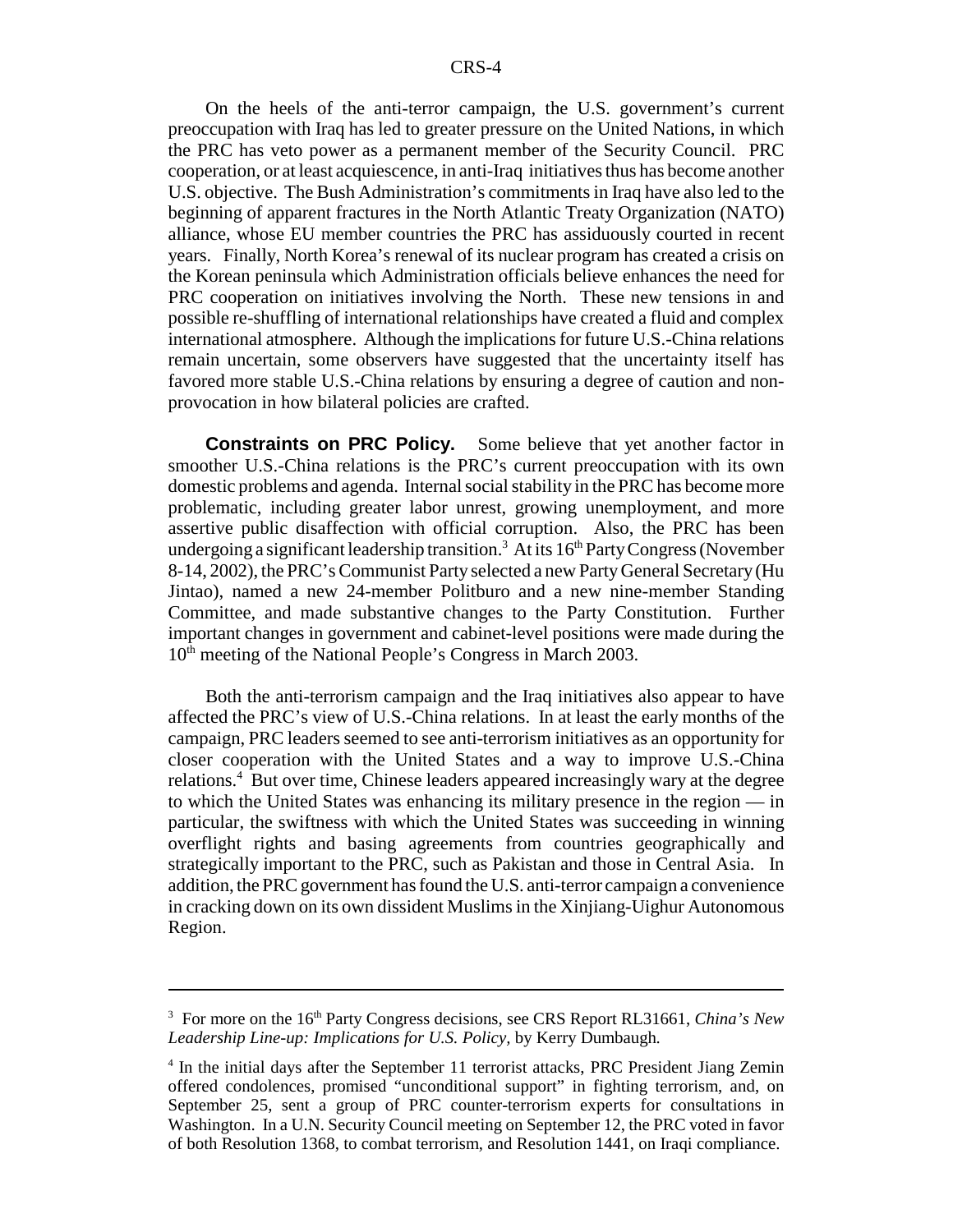**New Demands on the U.S. Congress.** For the reasons cited above and more, the U.S. congressional agenda in the last two years has shifted and changed in several ways. For one thing, the September 11 attacks themselves dramatically preempted a serious congressional debate that had been going on for a decade over whether the PRC represented the next serious threat to U.S. security. Members of Congress since the September 11 attacks have been pre-occupied instead with a host of initiatives relating to the war on terrorism, including reorganization of the U.S. Government to create a Department of Homeland Security, U.S. troop deployments and mobilization first in the Afghan campaign and then in preparation for a war against Iraq, and the potential implications of a nuclear North Korea, to name a few. These matters have left little room in the congressional agenda for unrelated policy issues, however important or deeply held. Also, with the disappearance of the annual rancorous congressional debate over renewing the PRC's normal trade relations (NTR) status, Congress now lacks a legislative vehicle for regularlyre-examining the totality of U.S. policy toward China.<sup>5</sup>

Moreover, the more assertive White House approach toward the PRC has seized the moral high ground, and therefore the initiative, in what previously had been a heated congressional policy debate over the direction of U.S. China policy. The Administration's unprecedented willingness to take dramatic steps to assure Taiwan's security and support Taiwan's interests has satisfied the sizeable segment in Congress that has long championed stronger U.S. relations with Taiwan. At the same time, the Administration has resumed regular U.S.-China summitry and cultivated a cooperative diplomatic and investment climate with China, satisfying the American business community and those Members of Congress most supportive of that community's interests. Finally, the Administration's more aggressive overall foreign policy and its willingness to redefine traditional American security concepts has appealed to more hawkish Members of Congress who increasingly have viewed China as a rising threat to U.S. regional and global interests. As long as these trends continue, China is likely to remain secondary to U.S. policy interests, and congressional activity is likely to be correspondingly muted.

### **Factors That Could Increase Bilateral Tensions**

Despite the lower profile the U.S. policy process is now giving to issues involving the PRC, too many variables remain to be certain of whether this represents a longer term trend toward a new relationship or is simply the function of a series of temporary distractions in U.S.-China policy. A strong argument can be made that the PRC's rapidlygrowing economy, increasing international assertiveness, and ongoing military modernization will assure that at some point China will reemerge as an important focus of interest for U.S. policymakers. An examination of measures enacted during 2001-2002, for instance, reveals that despite other legislative preoccupations and declining legislative activity on the PRC, Members of the  $107<sup>th</sup>$ Congress continued to follow matters involving Taiwan's security and international

<sup>5</sup> Some have suggested that regular annual reports from the two U.S. China Commissions and other entities could serve as catalysts for debate on the PRC.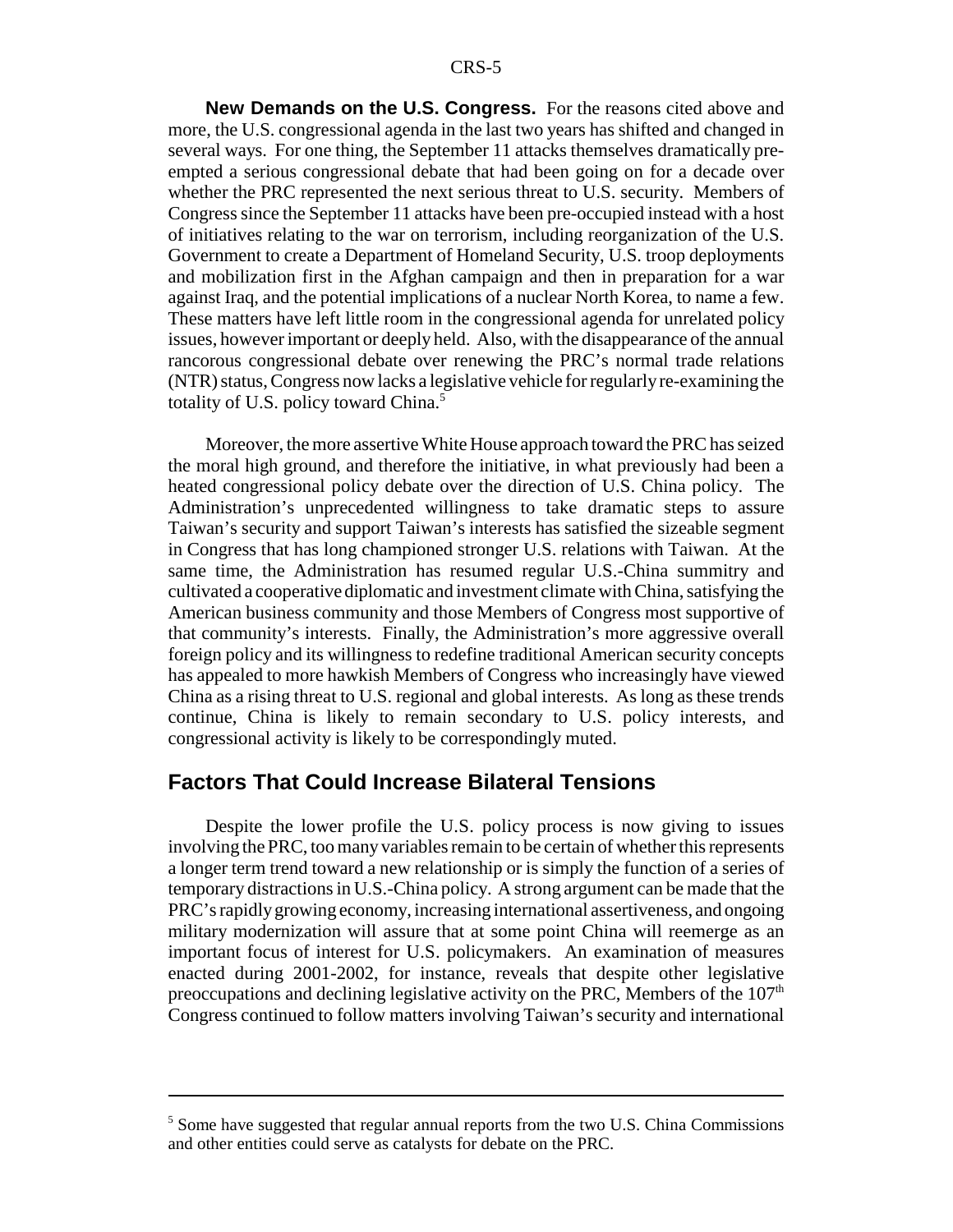standing; Tibet; and U.S. national security interests vis-a-vis the PRC, even absent the overt tensions the relationship saw throughout the  $1990s$ .<sup>6</sup>

Any number of circumstances and events could re-energize tensions in U.S.- China relations and once again alter the bilateral landscape. As has happened in the past, the PRC's own muted approach to the United States could change quickly into a more belligerent one — perhaps once the PRC's leadership transition is complete or as a tactic to create national unity and deflect rising public dissatisfaction with the government. There is always the prospect of renewed and heated U.S.-PRC confrontation over Taiwan's status. The dynamics of U.S.-China relations also could change if events led Beijing to conclude that the United States had lost significant economic, military, and/or political power in the world, leading Chinese leaders to seek to exploit any perceived U.S. weaknesses and other vulnerabilities for their own national advantage. Such events could include a protracted conflict or uncertain outcome in Iraq, a partial collapse or realignment in the NATO alliance, a demand by South Korea that U.S. troop strength be cut, an act of North Korean aggression, or a serious U.S. economic decline.

Despite the relative stability in current U.S.-China relations, major developments continue to occur daily on issues that traditionally have had an impact on the overall relationship. Monitoring and assessing these developments (and how they are handled by Washington and Beijing) could offer foreign policy observers important clues about trends in U.S.-China relations over the intermediate and longer term.

### **Key Current Issues in U.S.-China Relations**

### **SARS (Severe Acute Respiratory Syndrome)**

The outbreak in China of a new illness, SARS, represented a serious and immediate test for new PRC government officials named at the March 2003 meeting of the National People's Congress.<sup>7</sup> During the first four months of 2003, public pressure at home and abroad forced the government's reaction to the SARS illness to move classically secretive and non-communicative to significantly more open. This beginning of transformation in official PRC reaction to a national crisis shows that new PRC leaders are under significantly greater pressure, from the international community and from their own citizens, to be more transparent and responsive to the public than in the past. It remains to be seen whether these changes will become

 $6$  The 107<sup>th</sup> Congress, for example, took action to seek observer status for Taiwan in the World Health Organization (WHO) (P.L. 107-10 and P.L. 107-158); to restrict international lending to projects in Tibet and to enhance U.S. contacts with and involvement in issues relating to Tibet (P.L. 107-228); and to strengthen U.S. monitoring of science and technology exchanges with the PRC (P.L. 107-314). For further details on legislation enacted by the 107<sup>th</sup> Congress, see CRS Report RL31729, *China-U.S. Relations in the 107<sup>th</sup> Congress: Policy Developments, 2001-2002.*

 $<sup>7</sup>$  The new virus that causes SARS was identified only in April 2003.</sup>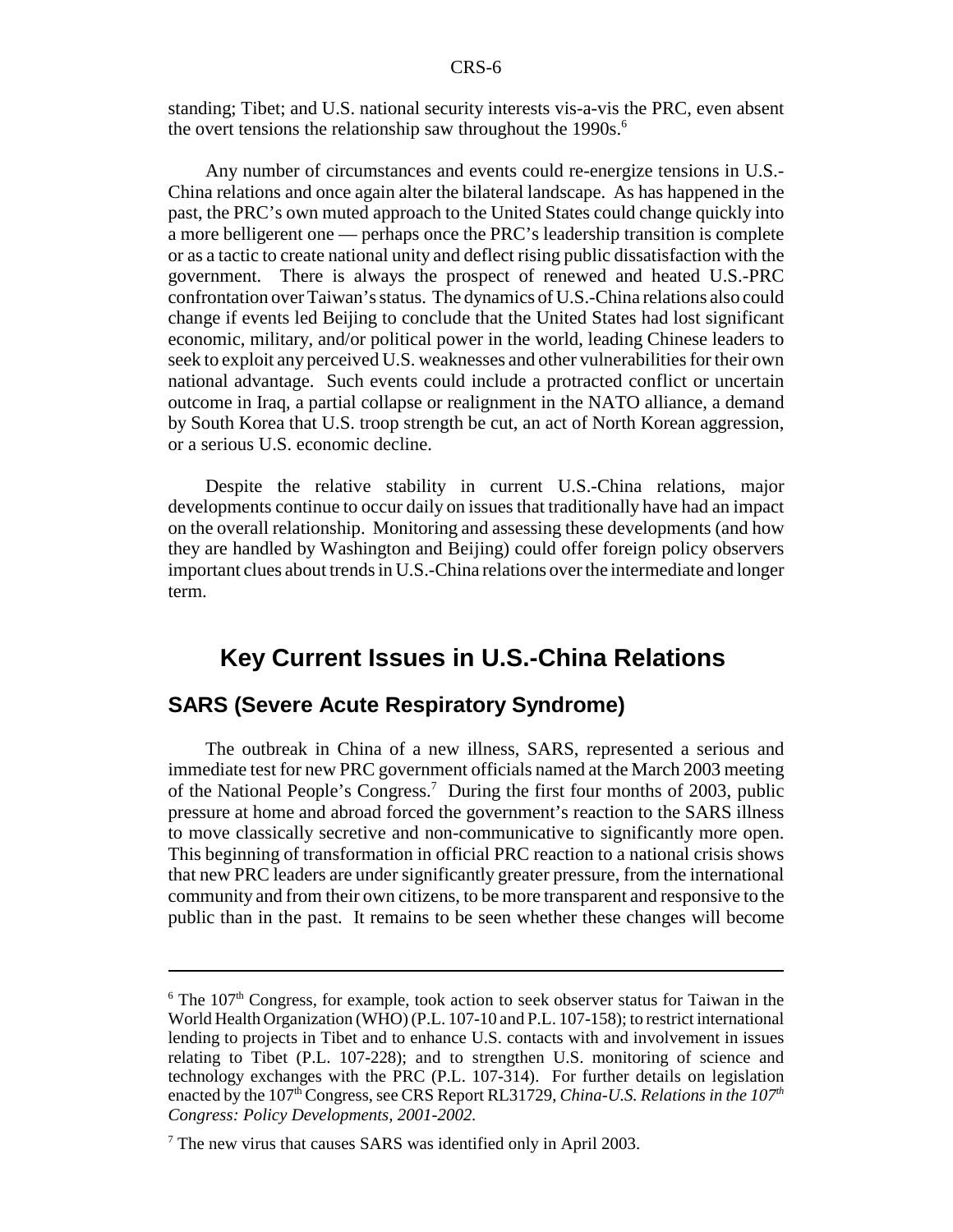permanent features of the way the PRC government does business or were simply tactical responses to the early 2003 SARS outbreak.

In November and December 2002, China's Guangdong Province began to see cases involving a mysterious and contagious flu-like virus that PRC medical officials referred to as "atypical pneumonia." Provincial officials took emergency measures and the PRC government sent medical teams to Guangdong to investigate the outbreak. Still, for months, official Chinese sources downplayed the seriousness and extent of the mysterious illness. The Guangdong Provincial Health Bureau made the first official PRC announcement about the new illness on February 11, 2003, reporting that 5 had died and more than 300 had become sick. On February 12, 2003, the official Xinhua News Agency announced that the mysterious illness had been "brought under control"and no new cases had been reported in China. This remained the official story from the Chinese government through mid-March 2003, even as the World Health Organization (WHO) issued a global alert on March 12, 2003, following new outbreaks of an "atypical pneumonia" in Vietnam and Hong Kong.

Official PRC reluctance to be forthcoming continued throughout March. On March 15, 2003, WHO issued a rare "emergency travel advisory," for the first time referring to the illness as SARS and saying that its further spread to Canada, Singapore, and Europe now made it a "global health threat." According to WHO officials, it was only at this point that the Chinese government began providing WHO with information about the February atypical pneumonia outbreak in Guangdong, although WHO reported that the PRC still declined to provide biological samples, test results, or even details about courses of treatment. On March 18, 2003, PRC officials admitted that the SARS outbreak was continuing in Guangdong, but insisted it had not expanded elsewhere in China. This was contradicted by reports from Chinese doctors that two people in Beijing had died from the disease earlier in the month.

With SARS cases continuing to multiply and expand to other countries, including the United States, the PRC began to react to growing criticism over its handling of the SARS crisis in April 2003. WHO investigators were permitted to go to Guangdong on April 2. On April 4, the head of the PRC's Center for Disease Control issued a unprecedented public apology for the government's mis-handling of the health crisis. Greater impetus for fuller disclosure appeared to come from within China's medical community itself. On April 9, a prominent Beijing surgeon publicly disclosed that the government was seriously under-reporting cases of SARS in Beijing, and that the number was far more than the 22 cases the government indicated.8 WHO officials also bluntly told PRC officials on April 17 that the SARS figures Beijing was reporting were unreliable.

On April 18, China's new Premier, Wen Jiabao, threatened dire consequences for any government official that did not make full and timely disclosure about SARS cases. The real official turnaround in the crisis came on April 20, when PRC leaders

<sup>8</sup> Jiang Yanyong, former chief of surgery for the #301 military hospital in Beijing and a Communist Party member, made the disclosure in an e-mail to a state-run television station. The *Wall St. Journal* reported the disclosure on April 9, 2003.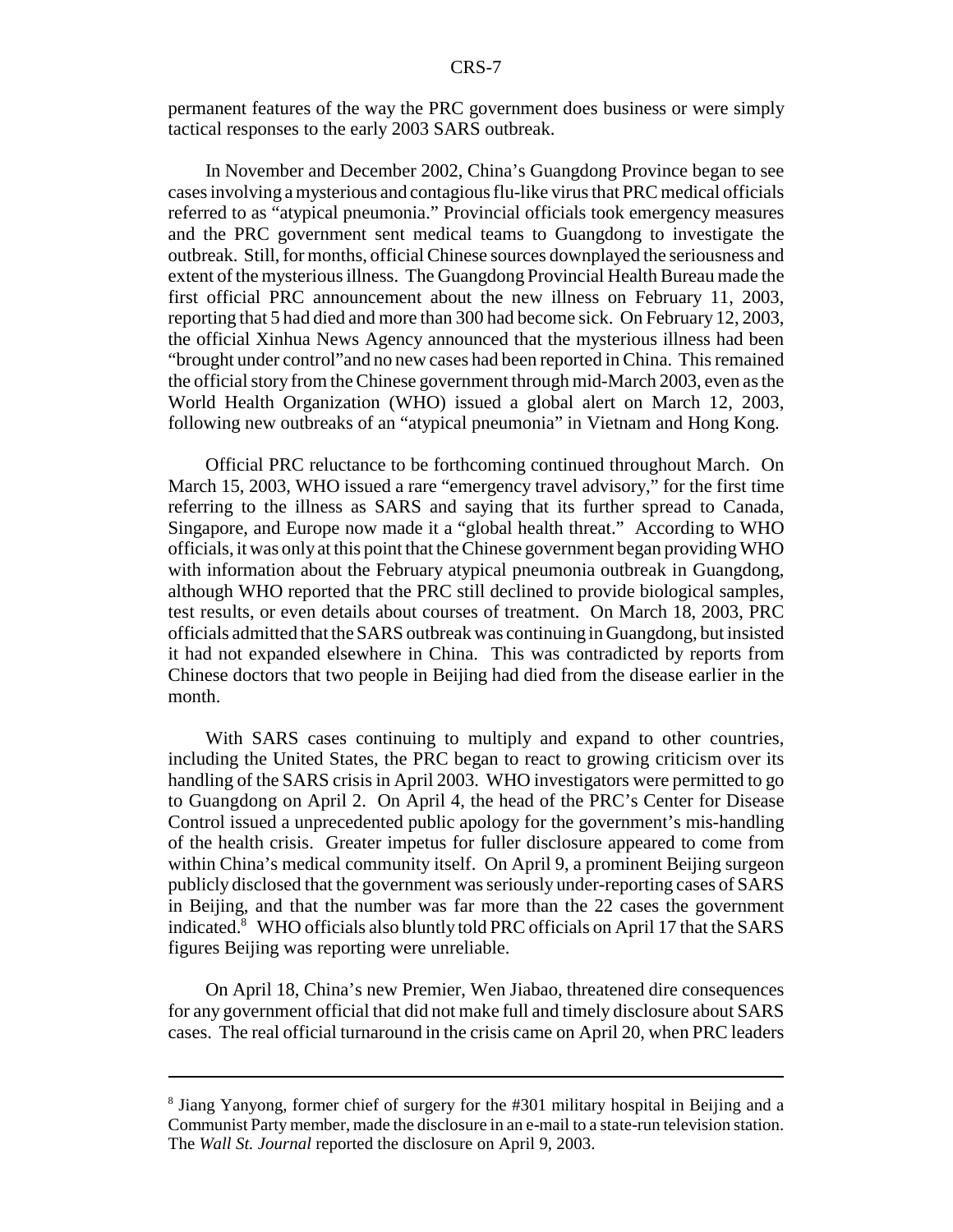fired two senior officials for covering up the extent of the crisis — the first in a series of such firings. PRC leaders also announced that a national week-long May holiday would be reduced to one day to deter travel. Officials also held a nationally televised press conference to announce that 339 cases of SARS had been confirmed and another 402 were suspected in Beijing alone, not 37 confirmed cases as previously reported.<sup>9</sup> By April 27, 2003 — ten weeks after the initial announcement that a mysterious pneumonia outbreak affecting a few hundred people in Guangdong had been brought under control — SARS outbreaks had been reported in 26 of the PRC's 31 provinces, the number of confirmed cases in Beijing alone had passed 1,100, and the central government had placed more than 15,000 people in Beijing under quarantine. Further, the government cancelled the week-long May  $1<sup>st</sup>$  holiday to discourage widespread travel in China, and ordered the emergency closure of movie theaters, discos, churches, and other public places in Beijing.<sup>10</sup> Outside the capital, villages and towns with no recorded SARS cases put up roadblocks to isolate themselves from potentially infected travelers. Many citizens of Beijing refused to venture outside their homes, often wearing protective face masks when they did so.

As a consequence of the outbreak, the U.S. Government issued several travel warnings encouraging Americans to defer non-essential travel to the PRC, and the Department of State on April 1, 2003, authorized the departure of non-essential personnel and family members from the U.S. Consulate General in Guangdong and Hong Kong, and similarly on April 3, 2003 from the U.S. Embassy in Beijing and from U.S. Consulates in Chengdu, Shenyang, and Shanghai. ByJuly2003, the global transmission of SARS had virtually disappeared. On July 15, 2003, the U.S. CDC discontinued the distribution of its Health Alert Notices and lifted the last of its travel advisories, reflecting that no new cases of SARS had appeared in more than 30 days.<sup>11</sup> Nevertheless, the international medical community has warned that SARS may duplicate the pattern of other respiratory diseases and may recur seasonally, like the flu.

#### **Taiwan**

Taiwan remains the most sensitive and complex issue in Sino-U.S. relations. Beijing maintains it has the option to use force should Taiwan declare independence from China, and PRC officials repeatedly block Taiwan's efforts to gain greater international recognition. At the same time, officials in Taiwan are maneuvering for more international stature and for independent access to multilateral institutions. Since the 1970s, when the United States broke relations with Taiwan in order to normalize relations with Beijing, U.S. policy toward Taiwan has been shaped by the

<sup>9</sup> The two officials were party secretary of the Ministry of Health, Zhang Wenkang, and deputy party secretary of Beijing, Meng Xuenong.

<sup>&</sup>lt;sup>10</sup> Ouarantine figures cited in Pomfret, John, "Beijing to Allow WHO to Send Team to Taiwan," *Washington Post*, May 4, 2003, p. A25. Beijing did not reopen movie theaters in the city until June 10, 2003.

 $11$  In July 2003, the CDC lifted a series of travel advisories: on July 3, to mainland China other than Beijing; on July 8, to Toronto; July 9, to Hong Kong; on July 11, to Beijing; and on July 15, to Taiwan.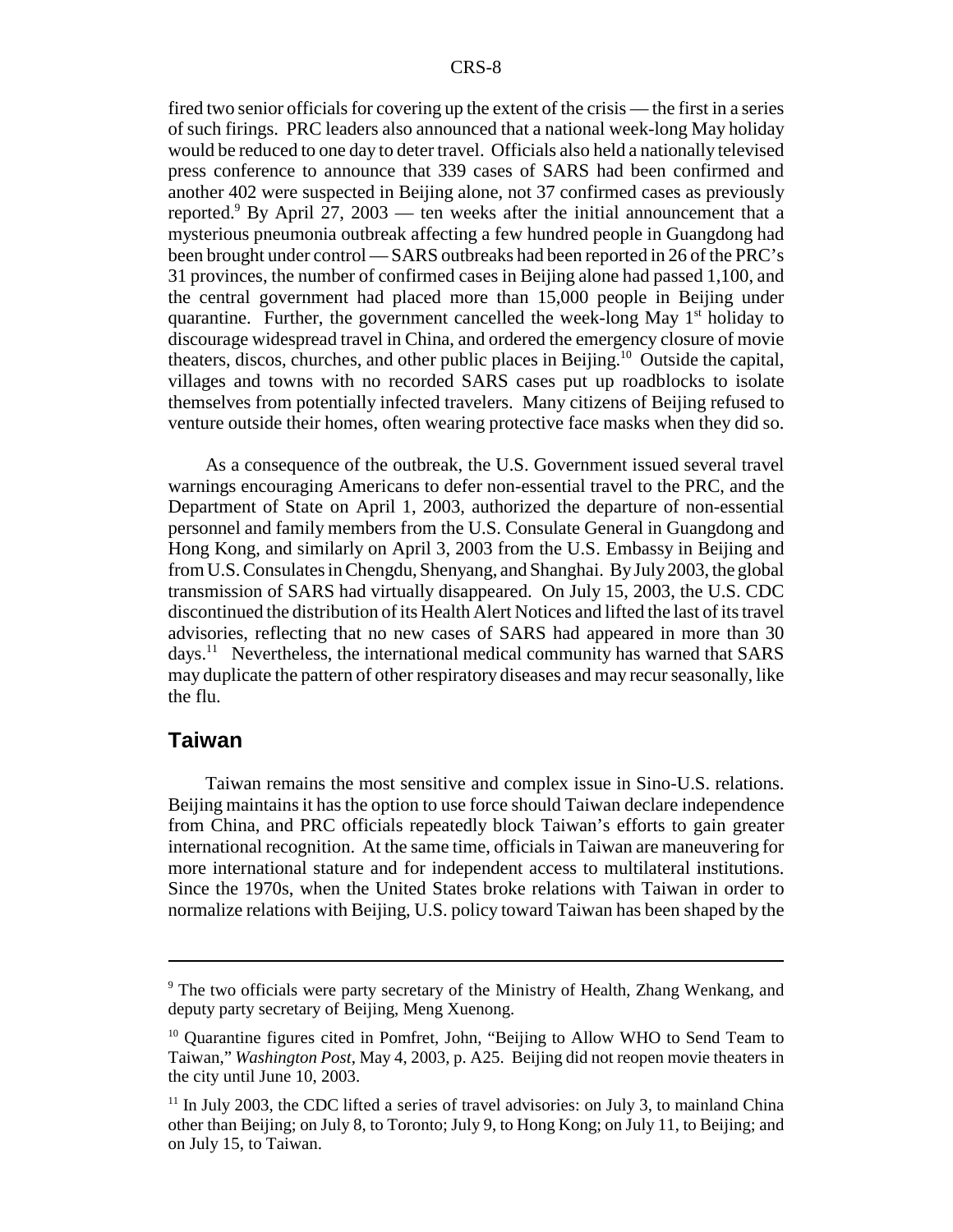three U.S.-China communiques, the Taiwan Relations Act (P.L. 96-8), and the socalled "Six Assurances."12

**Current U.S. Policy and U.S. Arms Sales.** To a notable extent, the George W. Bush Administration has eschewed the long-standing U.S. policy of "strategic ambiguity" on Taiwan in favor of policy clarity that has placed more emphasis on Taiwan's interests and less on PRC concerns. On April 25, 2001, for instance, in an ABC television interview, President Bush responded to a question about the possible U.S. response if Taiwan were attacked by saying that the United States would do"whatever it took" to help Taiwan defend itself. Since the United States has no defense alliance with Taiwan and has never pledged use of American military forces in the island's defense, the President's answer caused considerable controversy over whether the United States had changed its policy toward Taiwan's security or was moving away from its "one-China" statements. Although State Department and White House officials continue to maintain that there has been no change in U.S. policy toward Taiwan and that U.S. policy is consistent with U.S. commitments in the Taiwan Relations Act, subsequent statements and actions by Bush Administration officials have been judged to be more solicitous and supportive of Taiwan than those of previous U.S. Administrations.<sup>13</sup> In part, this reflects Administration assessments that the potential for military conflict over Taiwan is high. In a report submitted to Congress late in 2001, for instance, the Pentagon identified military conflict with China over Taiwan as one of the "immediate contingencies" for which the United States should size its nuclear strike capabilities.<sup>14</sup> In other aspects of its more supportive Taiwan policy, the Bush Administration has undertaken the following steps:

! Approved more robust arms sales to Taiwan, including Kidd-class destroyers, diesel submarines, AIM sidewinder air-to-air missiles, and P-3C Orion aircraft.<sup>15</sup>

 $12$  In addition, other U.S. statements sometimes have been interpreted as changes in nuance in U.S. policy. For example, during his summit visit to China in June 1998, President Clinton made a controversial statement that some interpreted as a change in U.S. policy, resulting in resolutions in the  $105<sup>th</sup>$  Congress (H.Con.Res. 301 and S.Con.Res. 107) reaffirming U.S. policy toward Taiwan. For details on evolving U.S. policy toward Taiwan, see CRS Issue Brief IB98034, *Taiwan: Recent Developments and U.S. Policy Choices,* by Kerry Dumbaugh.

<sup>&</sup>lt;sup>13</sup> On February 16, 2003, for instance, Deputy Assistant Secretary of State for East Asian Affairs, Randall Schriver, told a Taiwan-U.S. defense industry conference in Texas that "Our policy [toward Taiwan] has been consistent for more than 20 years...It has not changed. It will not change." Cited in English in *Asia Pulse*, Feb. 17, 2003.

 $14$  Excerpt from the "Nuclear Posture Review," submitted to Congress on December 31, 2001. For excerpts, see [http://www.globalsecurity.org/wmd/library/policy/dod/npr.htm].

<sup>15</sup> See CRS Report RL30957, *Taiwan: Major U.S. Arms Sales Since 1990*, by Shirley Kan.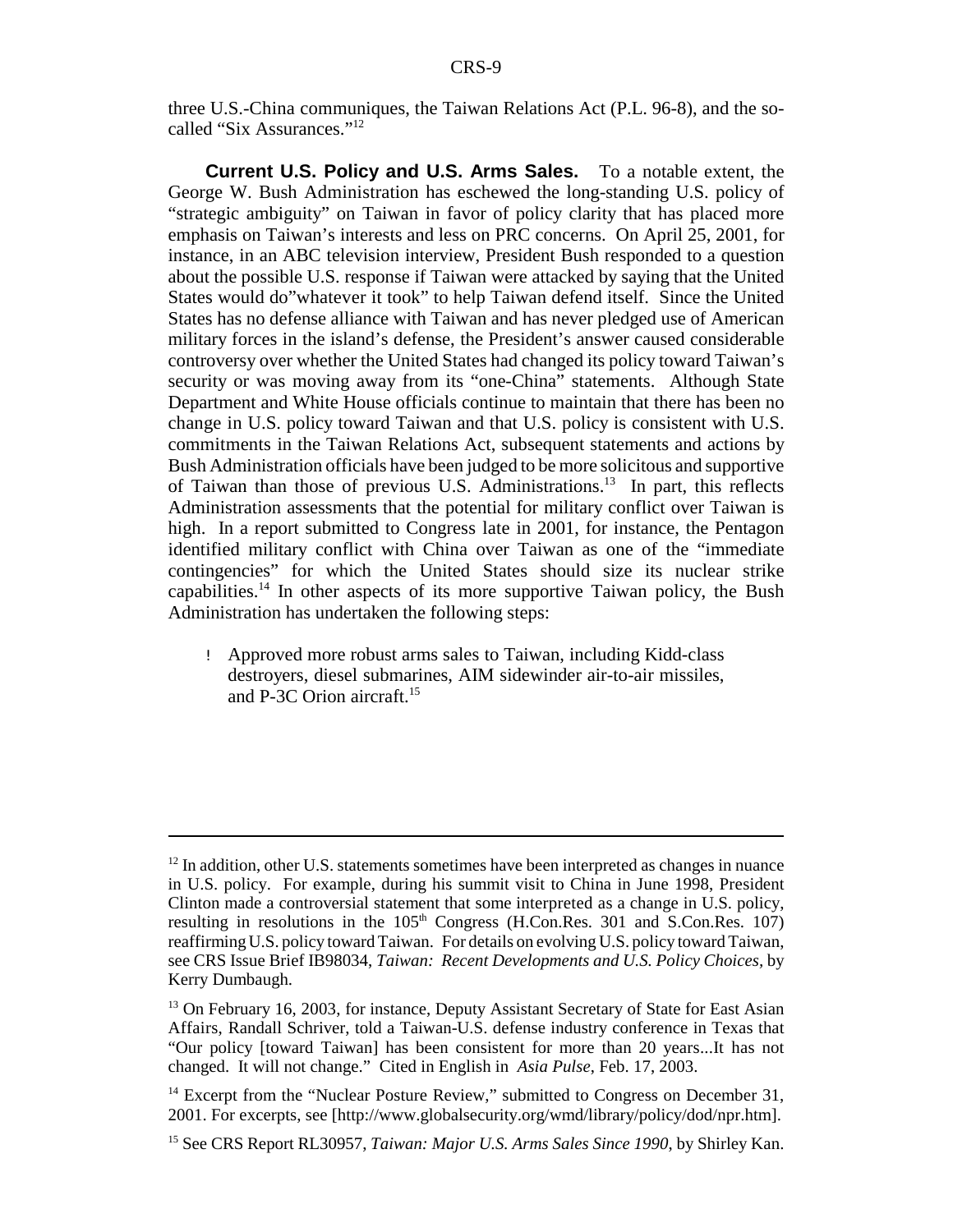- ! Enhanced military-to-militarycontacts, including meetings between higher-level officers; cooperation on command, control, and communications; and training assistance.<sup>16</sup>
- ! Approved transit visas for top Taiwan officials to come to the United States, including Taiwan's President and Vice-President.

**Taiwan and the World Health Organization (WHO).** WHO's global involvement in investigating and helping to combat the new SARS virus has focused new attention on the fact that Taiwan, where there also have been SARS cases, is not a member of WHO.<sup>17</sup> For a number of years, Taiwan has sought observer status in U.N.-affiliated organizations, primarily in WHO, as part of its effort to expand its international space and recognition. The PRC routinely has blocked Taiwan's bids on political grounds, arguing that since Taiwan is not a state, but a part of China, it cannot be separately admitted to U.N. entities for which sovereign status is a prerequisite for membership. According to the U.S. Centers for Disease Control and Prevention (CDC), a U.S. CDC team was sent to Taiwan to investigate the SARS outbreak, and that team remained in touch with WHO officials during the crisis.

Taiwan authorities have argued that it is inhumane for the international community to deny the people of Taiwan access to WHO's substantial medical data and assistance in the event of an outbreak of disease, as in the current SARS outbreak, or as in June 2002, when a Taiwan city suffered a major outbreak of dengue hemorrhagic fever. Taiwan authorities maintain that "observer status" in WHO would be an apolitical solution in Taiwan's case, since other non-sovereign entities, like the Holy See and the Palestine Liberation Organization, have been given such status in WHO. The U.S. Government is on record as supporting Taiwan's membership in organizations "where state-hood is not an issue."<sup>18</sup> In the past, some Members of Congress have had problems with what they view as the out-dated nature of this U.S. support.

In 2001, 2002, and 2003 — the fifth, sixth, and seventh years in a row — Taiwan again applied for WHO observer status.<sup>19</sup> The  $107<sup>th</sup>$  Congress sought to energize U.S. support for this effort by approving P.L. 107-10, authorizing the Secretary of State to seek Taiwan's observer status in the WHO at the organization's annual meeting, known as the World Health Assembly, in May 2001, and again at the

<sup>&</sup>lt;sup>16</sup> At a March 2002 meeting of the U.S.-Taiwan Business Council in Florida, Deputy Defense Secretary Paul Wolfowitz reportedly stated that helping Taiwan more successfully integrate its military forces was as important a U.S. priority as selling weapons.

<sup>&</sup>lt;sup>17</sup> Taiwan recorded its first SARS death on April 27, 2003. In response, the Taiwan government announced it would suspend issuing visas to residents of China, Hong Kong, Singapore, Canada for two weeks, and would quarantine returning Taiwan residents for 10 days.

<sup>&</sup>lt;sup>18</sup> A State Department spokesman, in response to a press question at the State Department press briefing of March 20, 2002.

 $19$  Taiwan has been able to join some international organizations for which sovereign status is not a pre-requisite, such as the Asia-Pacific Economic Cooperation (APEC) forum and the International Olympic Committee (IOC).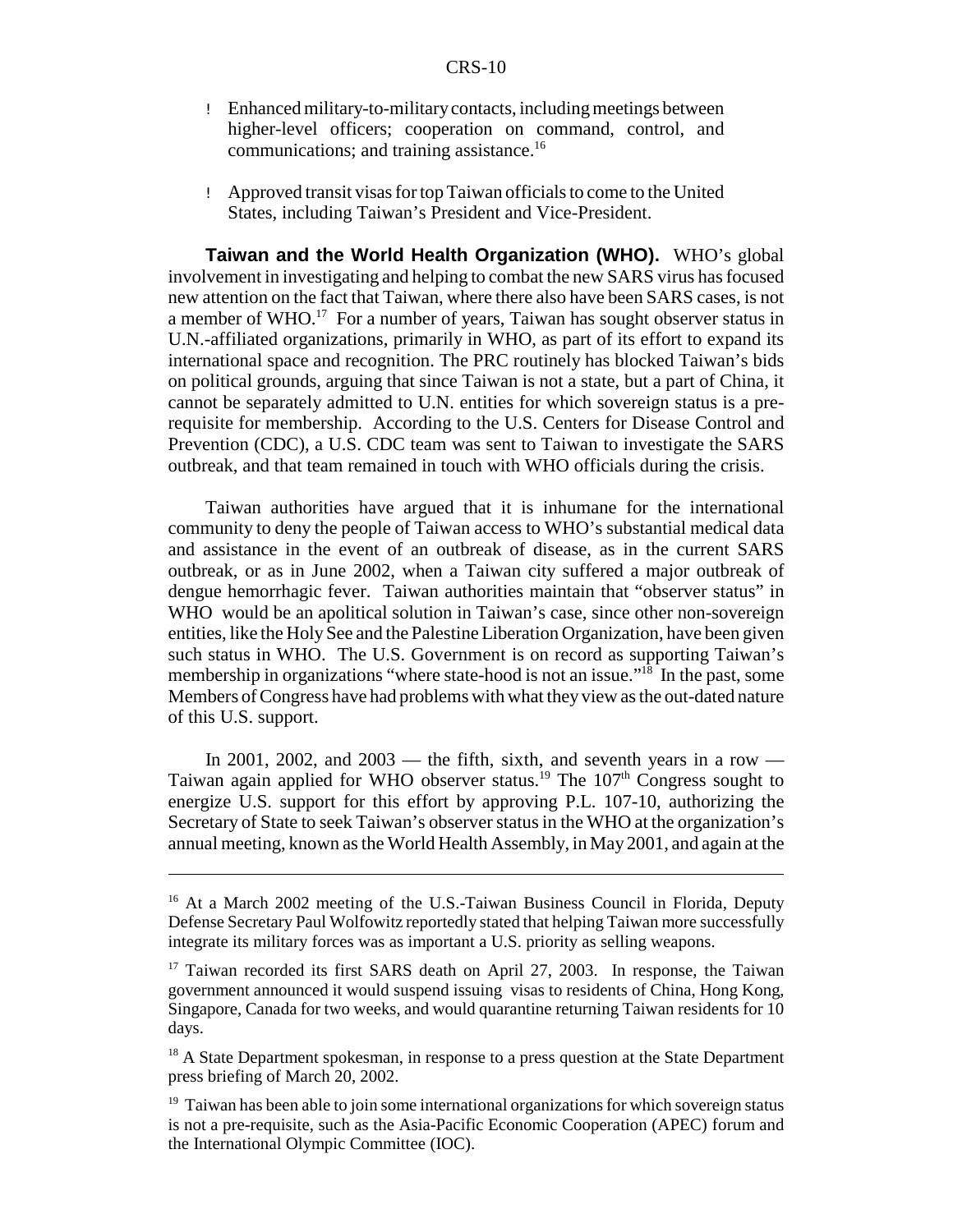annual meeting in May 2002 (P.L. 107-158).<sup>20</sup> Likewise, the  $108<sup>th</sup>$  Congress considered and passed similar legislation (P.L. 108-28) in 2003.<sup>21</sup> None of these attempts succeeded, since the PRC was able to prevent the issue from being placed on the agenda in each case.

**Implications of Political Developments in Taiwan.** In recent years, the political environment in Taiwan has been fluid, unpredictable, and intricately linked with issues involving Taiwan's international status and relationship with the PRC. Unexpected and unprecedented victories in presidential and legislative elections by Taiwan's opposition Democratic Progressive Party (DPP) nearly decimated the Nationalist Party (the KMT), for 50 years the dominant — and for much of that time, the only — political party in Taiwan. As a result, the balance of power in Taiwan since 2000 has teetered precipitouslybetween contending political parties and views. On one side is President Chen Shui-bian's DPP and its ally, the smaller Taiwan Solidarity Union (TSU), two pro-independence parties that Beijing finds highly objectionable. On the other side is a tenuous political coalition cobbled together from the remnants of the KMT — the remaining KMT and the People First Party (PFP), both of which at least theoretically support the principle of eventual reunification with the PRC. Despite the DPP's political victories in the presidential election of 2000 and in legislative elections in 2001, the loose KMT/PFP alliance still has been able to wield substantial influence over Taiwan's political agenda throughout 2002 and 2003, including control over an effective majority voting bloc in the legislature. $^{22}$ 

Political rivalries and uncertainties in Taiwan are likely to increase over the coming year in the lead-up to the next presidential election scheduled for March 20, 2004, and the subsequent legislative elections expected late in 2004. Reelection of President Chen would send a signal to the PRC that support for Taiwan independence is entrenched and perhaps growing. But early in 2003, the KMT and PFP announced that they had agreed to field a single presidential/vice- presidential ticket to run next year against President Chen, who many feel was able to win in 2000 with a plurality — not a majority — because his opposition was divided. Should the combined KMT/PFP ticket hang together for the 2004 elections (an uncertainty at this point), it could prove a significant challenge for President Chen and the DPP. A KMT/PFP victory in 2004 likely would mean that the Taiwan government would be more receptive to closer Taiwan-PRC economic, cultural, and social ties, perhaps with longer-term political implications. Either election outcome in 2004 will have its own implications for U.S. policy and for U.S.-China relations.

<sup>&</sup>lt;sup>20</sup> On March 14, 2002, the European Union also adopted a non-binding resolution calling on the WHO to accept observer status for Taiwan. Doc.:B5-0132/2002, B5-0138/2002, B5- 0147/2002, B5-0150/2002.

<sup>&</sup>lt;sup>21</sup> Legislation in 2003, H.R. 441/ S. 243, was enacted on May 29, 2003. Ten days earlier, on May 19, 2003, the World Health Assembly decided not to consider a motion relating to Taiwan during its annual meeting in Geneva.

<sup>22</sup> For background and details, see CRS Report RS21093, *Taiwan's December 2001 Election Results,* by Kerry Dumbaugh.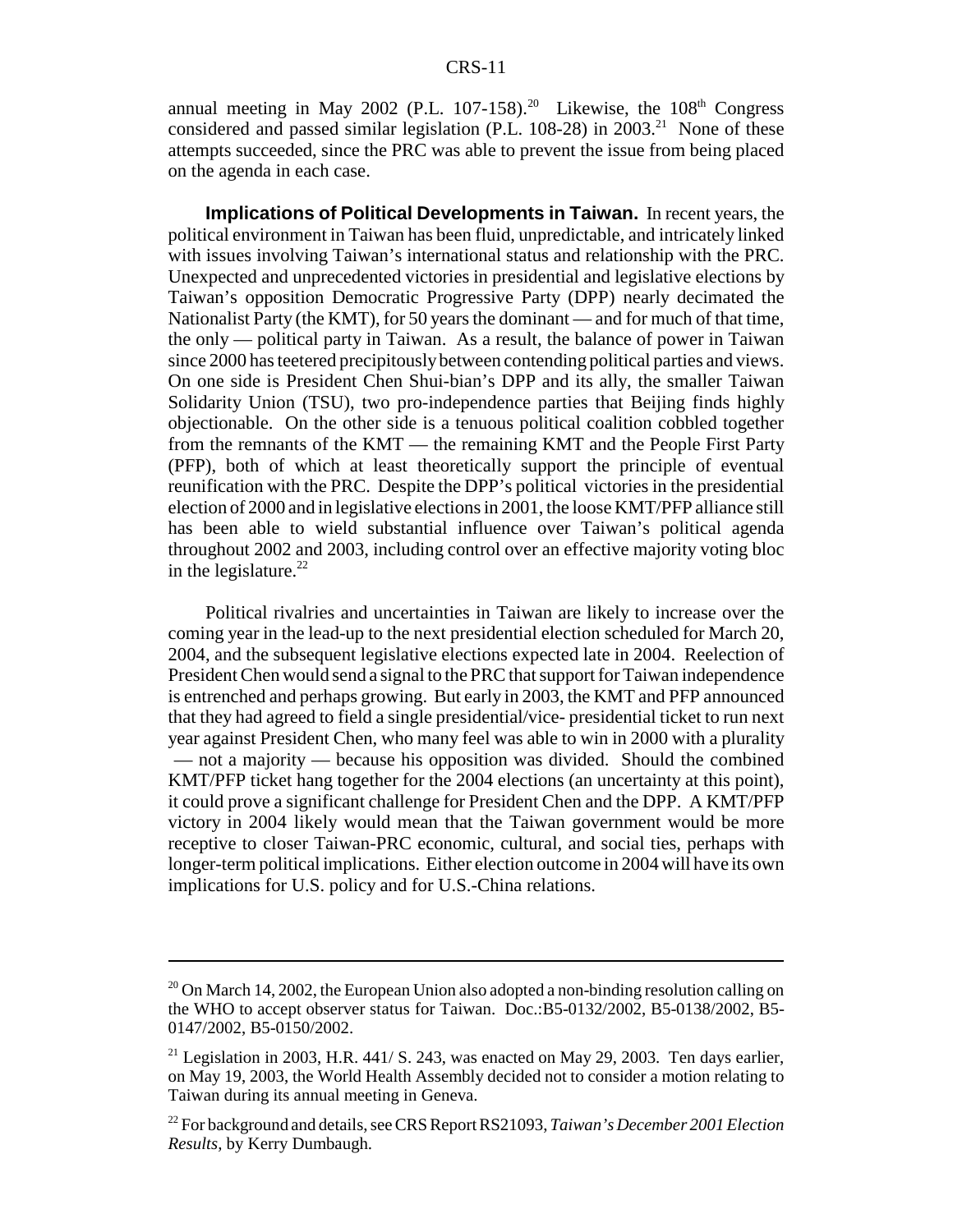**The Referendum Issue.** Another long-simmering political issue in Taiwan that has gained new attention in 2003 is the possibility of holding a public referendum on any of a series of issues. Beijing has long opposed any public referendum in Taiwan because of the prospects that such votes could be held on the question of Taiwan's independence from the PRC. In 2003, the issue of a public referendum has been given new momentum by supportive comments from Taiwan's President, Chen Shui-bian, who has publicly pushed for a referendum to be held. On July 15, 2003, for instance, President Chen was quoted as saying that Taiwan's first referendum will be more significant than a presidential election. On July 21, 2003, premier Yu Shyi-kun announced that the Cabinet had formed a special task force to draft guidelines for holding referenda. If a referendum is held, it is widely expected that it will include the issues of reform of the Legislature, the building of a controversial fourth nuclear power plant, and — most controversial — whether Taiwan should be admitted to the WHO. According to senior DPP officials, the preference would be to hold a referendum simultaneously with the presidential elections on March 20, 2004. (See CRS Issue Brief IB98034, *Taiwan: Recent Developments and U.S. Policy Choices*, pp. 8-9.)

**Taiwan-PRC Contacts.** Official talks between China and Taiwan, always problematic, last occurred in October 1998, when Koo Chen-fu, Chairman of Taiwan's Straits Exchange Foundation (SEF) and Wang Daohan, president of China's Association for Relations Across the Taiwan Straits (ARATS), held meetings in Shanghai. But while official talks have remained stymied, unofficial cross-strait contacts have continued to grow. Even with the official restrictions that the government maintains on investing in and trading with mainland China, Taiwan businesses are increasingly invested across the strait, although the exact figures remain unclear. Taiwan-China trade has also increased dramatically over the past decade. According to one estimate, Taiwan's total bilateral trade with the PRC rose to \$39.7 billion in  $2002.^{23}$ 

Taiwan's increasing economic interconnectedness with the PRC has put special pressure on the DPP government to further accommodate the Taiwan business community by easing restrictions on direct travel and investment to the PRC. Early in January 2001, for instance, President Chen announced that he would establish direct links between China and Taiwan's outlying islands of Matsu and Quemoy the so-called "mini-links" — a small but significant step in the direction of further contacts. Late in 2002, Taiwan's Mainland Affairs Council (MAC), a cabinet-level office to oversee Taiwan's relations with the PRC, completed a study to assess the technical features and costs of expanded cross-strait sea and air links. Taiwan politicians throughout much of 2002 debated and eventually approved a proposal to allow Taiwan charter flights to fly, for the first time, to and from the PRC by way of Hong Kong and Macau for the Chinese New Year. In addition, PRC leaders made their own overtures, calling on Taiwan to return to the negotiating table and holding out the possibility for postponing "certain political disputes" in order to resume

<sup>23</sup> See CRS Report RS20683, *Taiwan and the World Trade Organization*, by Wayne Morrison, p. 4; and CRS Report RL31749, *Foreign Direct Investment in China*, by Dick Nanto and Radha Sinha.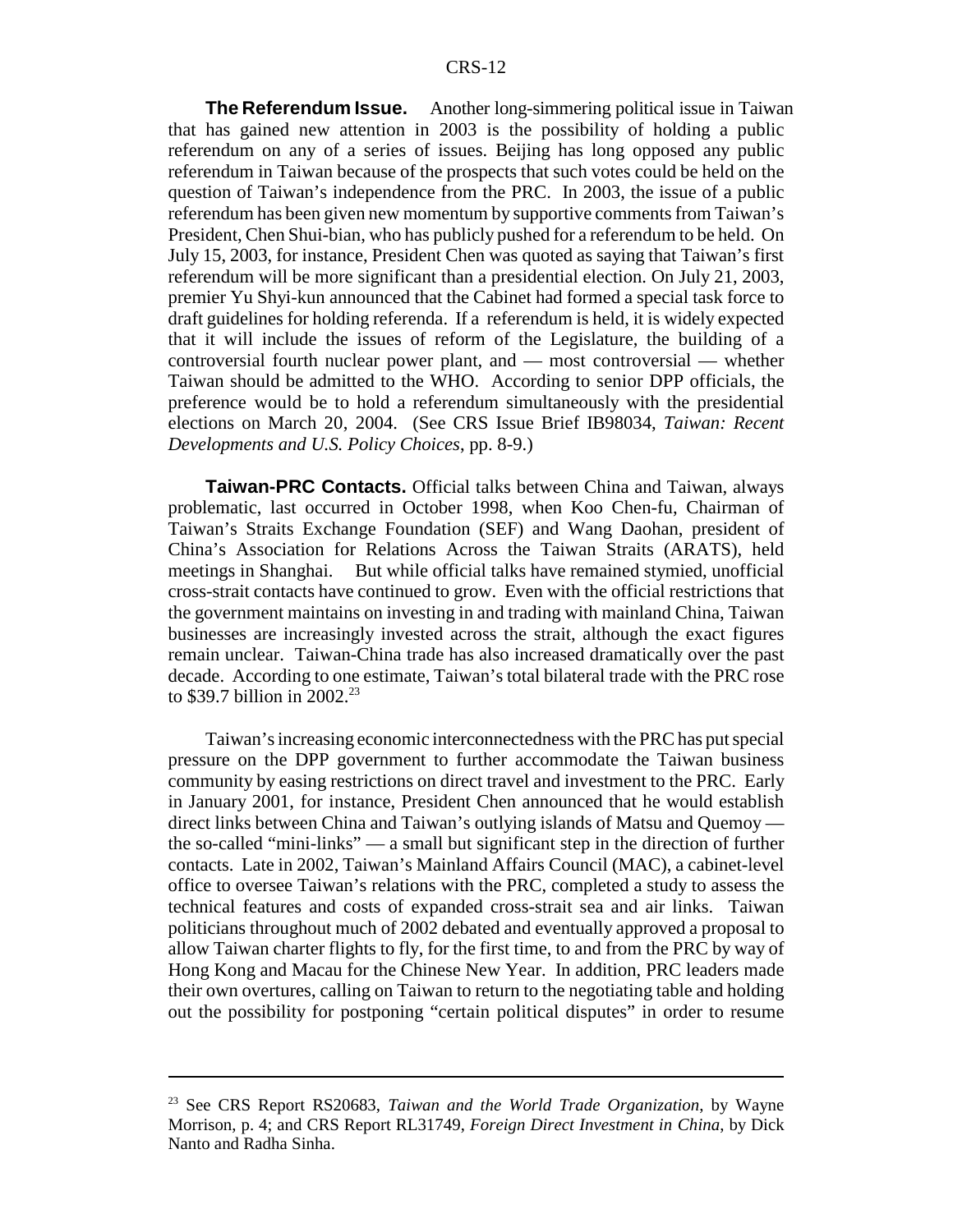talks.<sup>24</sup> But such accommodations are worrisome to the DPP's pro-independence political base in Taiwan, who believe that further economic ties to the mainland will erode Taiwan's autonomy and lead to a "hollowing out" of Taiwan's industrial base.25 Thus, each decision that President Chen makes on Taiwan's economic links with the PRC represents an uneasy compromise between the concerns of his own political base and the requirements of improving Taiwan's international economic competitiveness.

### **Human Rights**

Since 2001, the George W. Bush Administration has shifted away from the broad and generalized approach U.S. Administrations traditionally have followed on human rights in China. The current Administration approach instead appears to favor more selective, intense pressure on individual cases involving human rights and on rule of law. The PRC government periodically has succumbed to this U.S. pressure and released early from prison political dissidents, usually citing health reasons. Such releases included the December 2002 release of Xu Wenli, co-founder of the China Democracy Party, and the January 2002 release of Ngawang Choephel, a Tibetan scholar. Critics of China's human rights policies claim that such gestures are infrequent and overshadowed by other human rights troubles. The Congressional-Executive Commission on China (CECC), a body created by P.L. 106-286 and comprised of U.S. Government officials and Members of Congress, is developing a "Political Prisoner Database" on prisoners in the PRC. When completed, the registry will be available on the CECC website [http://www.cecc.gov/].

**Religious Freedom.** Members of Congress and American policymakers remain particularly concerned about the extent to which the PRC controls and restricts religious practices. The U.S. Department of State, in the China section of its annual *International Religious Freedom Report*, released October 7, 2002, said that China's record on religious freedom remained poor. In 1999, the PRC government outlawed the Falun Gong spiritual movement, maintaining that it presented the greatest danger to the nation that had ever existed in its 50-year history.<sup>26</sup> Since 2000, the PRC government has arrested Falun Gong leaders, imposed harsh prison sentences, outlawed religious sects and cults in China, and created a government "Office for Preventing and Handling Cults." Some observers have expressed fear that the PRC's anti-cult movement may come to include Christian churches and other more mainstream groups in the future.<sup>27</sup>

**Separatists.** For years, the PRC government also has maintained a repressive crackdown against Tibetans and Muslims, particularly against Uighur separatists in

<sup>&</sup>lt;sup>24</sup> Spokesman Zhang Mingqing, on November 28, 2002, quoted in CNN.com. Comments about postponing political disputes were made by PRC President Jiang Zemin during sessions at the 16<sup>th</sup> Party Congress in early November 2002.

<sup>&</sup>lt;sup>25</sup> For instance, there are reportedly 300,000 Taiwan citizens now living and working in Shanghai.

<sup>26</sup> According to an article in the November 6, 1999 *People's Daily*.

<sup>27</sup> For further details, see CRS Report RS20333, *China and 'Falun Gong'* by Thomas Lum.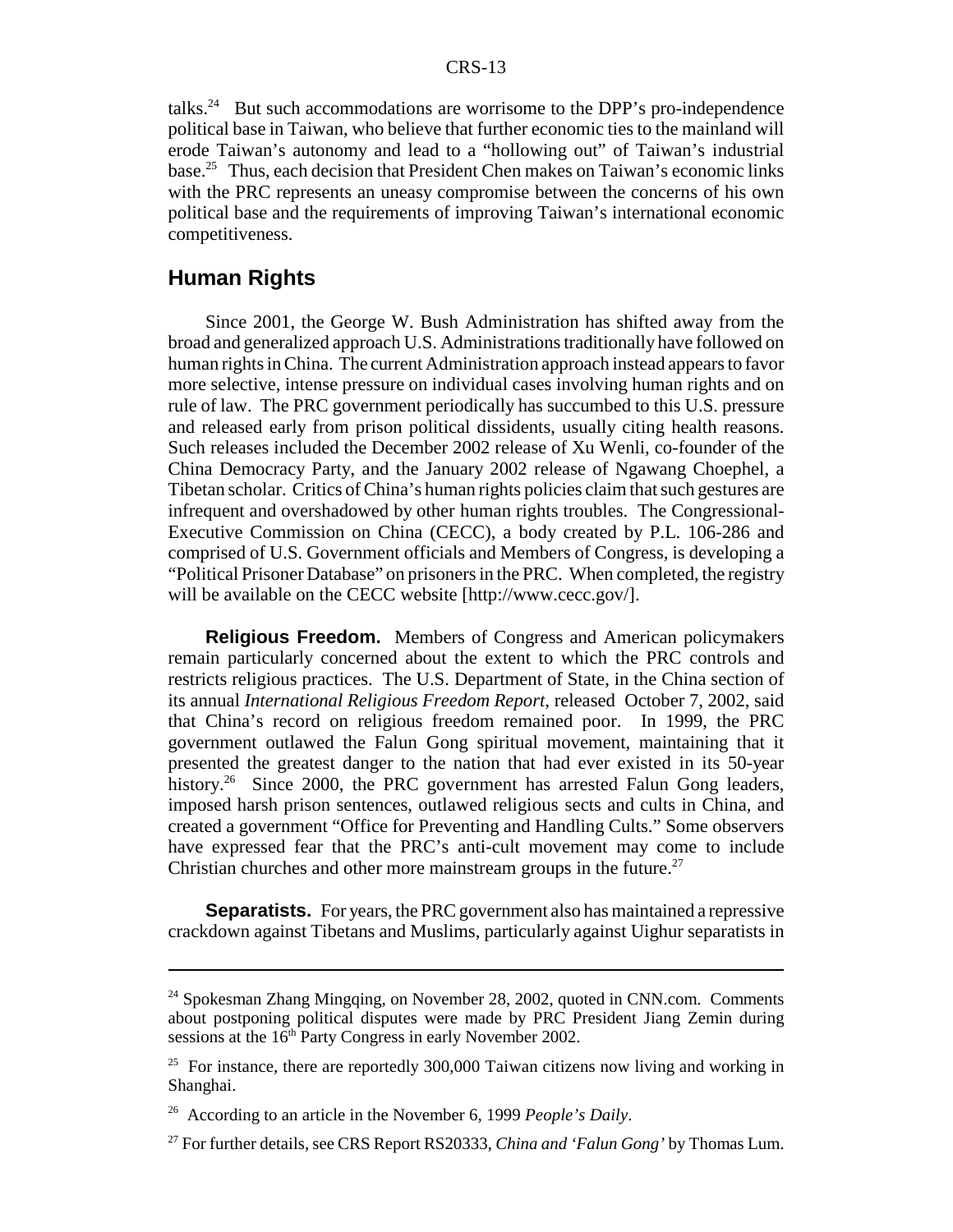the Xinjiang-Uighur Autonomous Region. After September 11, 2001, PRC officials sought to link their efforts against Uighur separatists with the global anti-terrorism campaign. On October 12, 2001, a PRC Foreign Ministryspokesman said, "We hope that our fight against the East Turkestan [Xinjiang] forces will become a part of the international effort against terrorism." Although U.S. officials warned that the antiterror campaign should not be used to persecute Uighur separatists or other minorities with political grievances against Beijing, some believe that the U.S. government made a concession to Beijing on August 26, 2002, when it announced that it was placing one small group, the East Turkestan Islamic Movement, on the U.S. list of terrorist groups.<sup>28</sup>

**Family Planning/Coercive Abortion.** Bitter controversies in U.S. family planning assistance have surrounded the PRC's population programs, which some claim include forced abortions and sterilizations. Direct U.S. funding for coercive family planning practices is prohibited in provisions of several U.S. laws, as is indirect U.S. support for coercive family planning. In addition, legislation in recent years has expanded these restrictions to include U.S. funding for international and multilateral family planning programs, such as the U.N. Population Fund (UNFPA), that have programs in China. In the FY2002 Foreign Operations Appropriations bill (P.L. 107-115), for instance, Congress provided for "not more than" \$34 million for UNFPA. The Bush Administration froze those funds in January 2002, asserting that coercion still existed in Chinese counties where UNFPA had programs. Despite a follow-up finding by a State Department assessment team that UNFPA was not supporting coercion in its family planning programs in China, on July 22, 2002, U.S. Secretary of State Colin Powell announced the \$34 million would remain withheld.<sup>29</sup> Because of this determination, UNFPA is receiving no U.S. funding for its family planning programs as of March 2003.

**Labor Unrest.** The wrenching and far-reaching economic reforms that the PRC continues to make has led to rising labor unrest, particularly in northern and interior cities. In 2002, laid-off and unemployed workers estimated to number in the tens of thousands demonstrated to protest job losses, insufficient severance pay, local corruption, and local government decisions to shut-down, sell-off, or privatize unprofitable state-owned factories. Worker unrest is a particularlytroubling issue for Beijing, a regime founded on communist-inspired notions of a workers' paradise. Increasing labor unrest also has placed greater pressure on the authority and credibility of the All-China Federation of Trade Unions (ACFTU), China's only legal labor organization.<sup>30</sup> Labor unrest and labor conditions in the PRC continue to prompt debates among Members of Congress over competing policy goals. Some Members argue that PRC workers are exploited under economic reforms and that the United States should seek to limit its economic and financial dealings with the PRC until Chinese workers gain full collective bargaining rights. Other Members argue

 $^{28}$  The 107<sup>th</sup> Congress considered a number of human rights resolutions relating to the PRC. For relevant bills, see the "Legislation" section of this report.

<sup>29</sup> For further details, see IB96026,*Population Assistance and U.S. Family Programs: Issues for Congress*, by Larry Nowels.

<sup>&</sup>lt;sup>30</sup> The ACFTU is controlled by the Communist Party. For background and further details, see CRS Report RL31164, *China: Labor Conditions and Unrest.*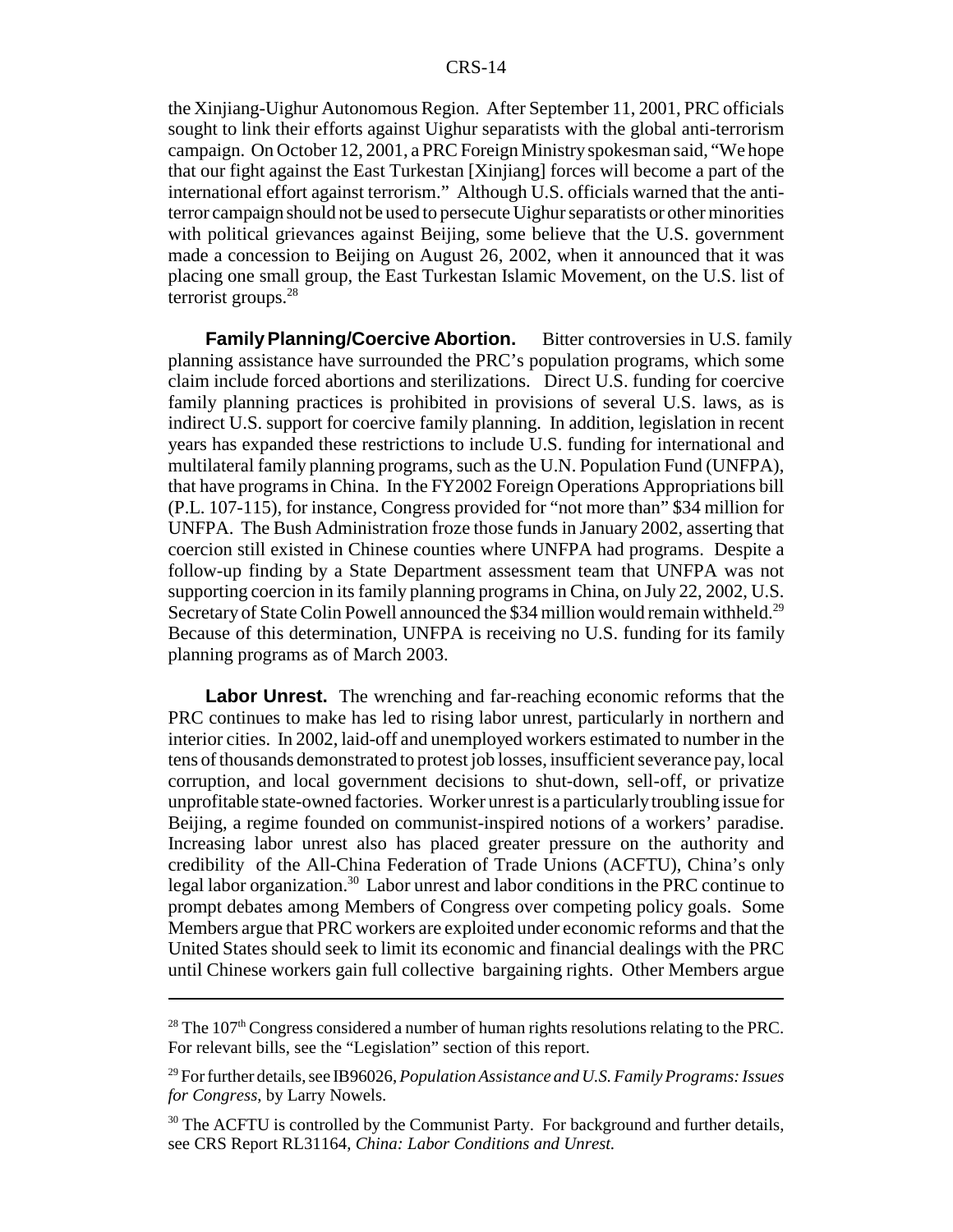#### CRS-15

that U.S. investments in the PRC have helped improve workers' lives and incomes and have contributed to greater public pressure for labor and political reforms.

### **Economic Issues**

The PRC is now the fourth largest U.S. trading partner, with total U.S.-China trade in 2002 pegged at \$147 billion. Ongoing issues in U.S.-China economic relations include the substantial and growing U.S. trade deficit with China (\$102.3 billion in 2002), repeated PRC failures to protect U.S. intellectual property rights (IPR), and the PRC's continuing restrictive trade practices. As a member of the World Trade Organization (WTO), which it formally joined on December 11, 2001, the PRC now is committed to making significant changes in its trade and tariff regimes by eliminating tariff and non-tariff barriers on many goods and services.

With the PRC as a new WTO member, Members of Congress have been especially interested in assuring that the PRC adheres to its WTO obligations. In legislation passed by the  $106<sup>th</sup> Congress$ , the U.S. Trade Representative (USTR) was required to begin monitoring the PRC's compliance with its WTO obligations, and to issue an annual report to Congress offering that assessment. The first USTR report under this provision was submitted to Congress in December 2002. In it, USTR judged that the PRC has made significant progress in many areas but still has major problems, primarily in IPR protections and improving the transparency of its trade  $laws.<sup>31</sup>$ 

**Currency Valuation.** A more recent issue in U.S.-PRC bilateral economic relations involves the PRC's continued decision to keep the value of its currency low with respect to the dollar. Since 1994, the PRC has pegged its currency, the renminbi (RMB), to the U.S. dollar at a rate of about 8.3 RMB to the dollar. In 2003, many U.S. policymakers have increasingly concluded that this RMB/dollar peg is keeping the PRC's currency artificially undervalued, making PRC exports artificially cheap and making it harder for U.S. producers to compete fairly. U.S. critics of the PRC's currency valuation have charged that the PRC is unfairly manipulating its currency and they have urged Beijing either to raise the RMB's value vis-a-vis the dollar or to make it freely convertible, with its value determined by market forces. Legislation has been introduced in the  $108<sup>th</sup>$  Congress (H.R. 3058) that would require the U.S. Secretaryof the Treasuryto analyze the PRC's exchange rate policies and, depending on the results of that analysis, to impose appropriate tariffs on PRC products to offset the percentage of price advantage the PRC gains from its currency policies.

**Banking.** In recent years, there has also been increasing concern about China's banking systems. Some leading authorities on China's economy have calculated that non-performing loans, primarily to insolvent state enterprises, account for a staggering 22% of the total lending of Chinese banks. (By comparison, South Korea, which received a record \$60 billion international bailout to narrowly avert financial collapse during the Asian financial crisis in 1997, non-performing loans accounted

<sup>31</sup> For further details on China's economy, see CRS Reports RS20139, *China and the World Trade Organization;* CRS Issue Brief IB91121, *China-U.S. Trade Issues*; and CRS Issue Brief IB98014, *China's Economic Conditions,* all by Wayne Morrison.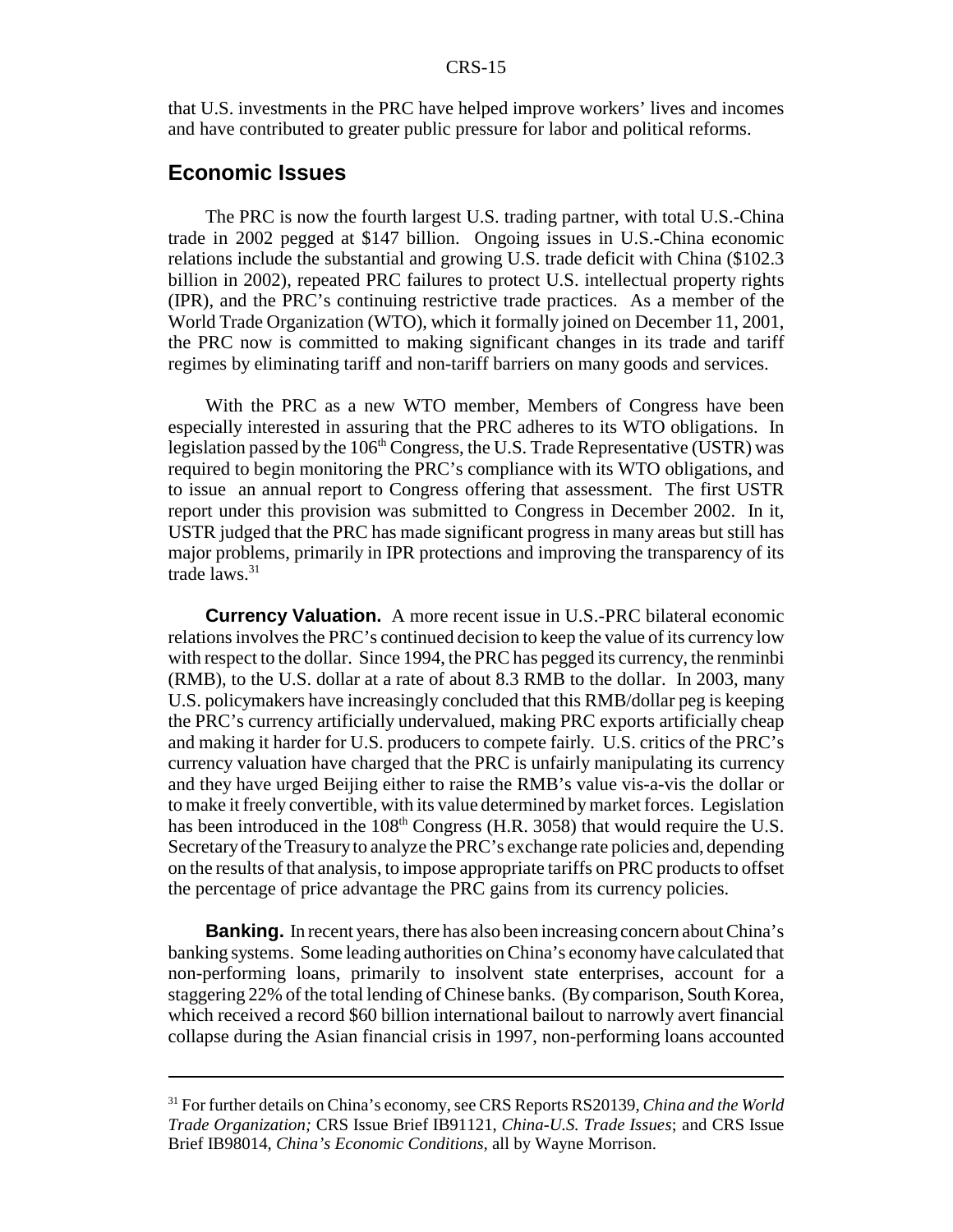#### CRS-16

for about 6% of total bank loans.)<sup>32</sup> In a further complication, the banking sector's shaky financial condition continues to make it more difficult for the PRC to make the investments in infrastructure, energy production, and environmental improvements to fuel the rate of economic growth China needs in order to keep pace with its demographic requirements.

### **National Security Issues**

**North Korea.** On October 4, 2002, North Korea told visiting U.S. officials that it was conducting a clandestine uranium enrichment program to produce nuclear weapons, in technical violation of its pledges under the 1994 U.S.-North Korean Agreed Framework. The United States responded by suspending the energy assistance it had agreed to provide North Korea under the Agreed Framework. The resulting crisis has continued to escalate as North Korea has withdrawn from the Nuclear Non-Proliferation Treaty, restarted its moth-balled nuclear reactor at Yongbyon, and flight-tested a new long-range cruise missile.<sup>33</sup> North Korea has demanded bilateral talks with the United States to resolve the crisis, while U.S. officials are seeking multilateral talks, including PRC involvement.

PRC officials have repeatedly emphasized that China supports a non-nuclear Korean peninsula. This support is thought to be genuine, since an unpredictable North Korea armed with nuclear weapons could have unpleasant consequences for Beijing — such as the creation of nuclear weapons programs in currently non-nuclear countries like Taiwan, Japan, and South Korea, or an accelerated U.S. commitment for a regional missile defense program, to name only two. But Beijing has stopped short of promising to put further pressure on North Korea, and in fact continues to prop up the North Korean regime with supplies of food and fuel and to advocate bilateral U.S.-North Korean dialogue.

The growing North Korea crisis poses dilemmas for PRC policymakers and could have potentially serious consequences for U.S.-China relations. As North Korea's military ally, the PRC could be drawn into any military conflict involving North Korea — meaning the possibility of U.S.-China military confrontation should U.S. officials decide to bomb the North Korean reactor at Yongbyon to prevent plutonium reprocessing. In addition, since the PRC is North Korea's principle trade partner, any decision by the international community to impose sweeping economic sanctions against North Korea would appear to require PRC support. Lack of that support would undermine any sanctions effort and also damage U.S.-China relations. By the same token, collapse of the fragile North Korean regime could have equally unhappy consequences for the PRC, leading to floods of North Korean refugees into

<sup>32</sup> See CRS Report RL31363, *China's Banking Reforms: Background and Issues for Congress*, by Dick Nanto and Radha Sinha.

 $33$  North Korea reportedly tested its new long-range cruise missile on February 24, 2003, and restarted the nuclear reactor at Yongbyon several days later. Kralev, Nicholas, "Beijing rejects U.S. approach to Iraq, N. Korea; Powell raps human rights record," in *Washington Times*, February 25, 2003, p. A16; Gertz, Bill, "North Korea tested a cruise missile; U.S. revises view of Monday firing," *Washington Times*, February 27, 2003, p. A4. See also CRS Issue Brief IB98045, *Korea: U.S.-Korean Relations Issues for Congress*, by Larry Niksch.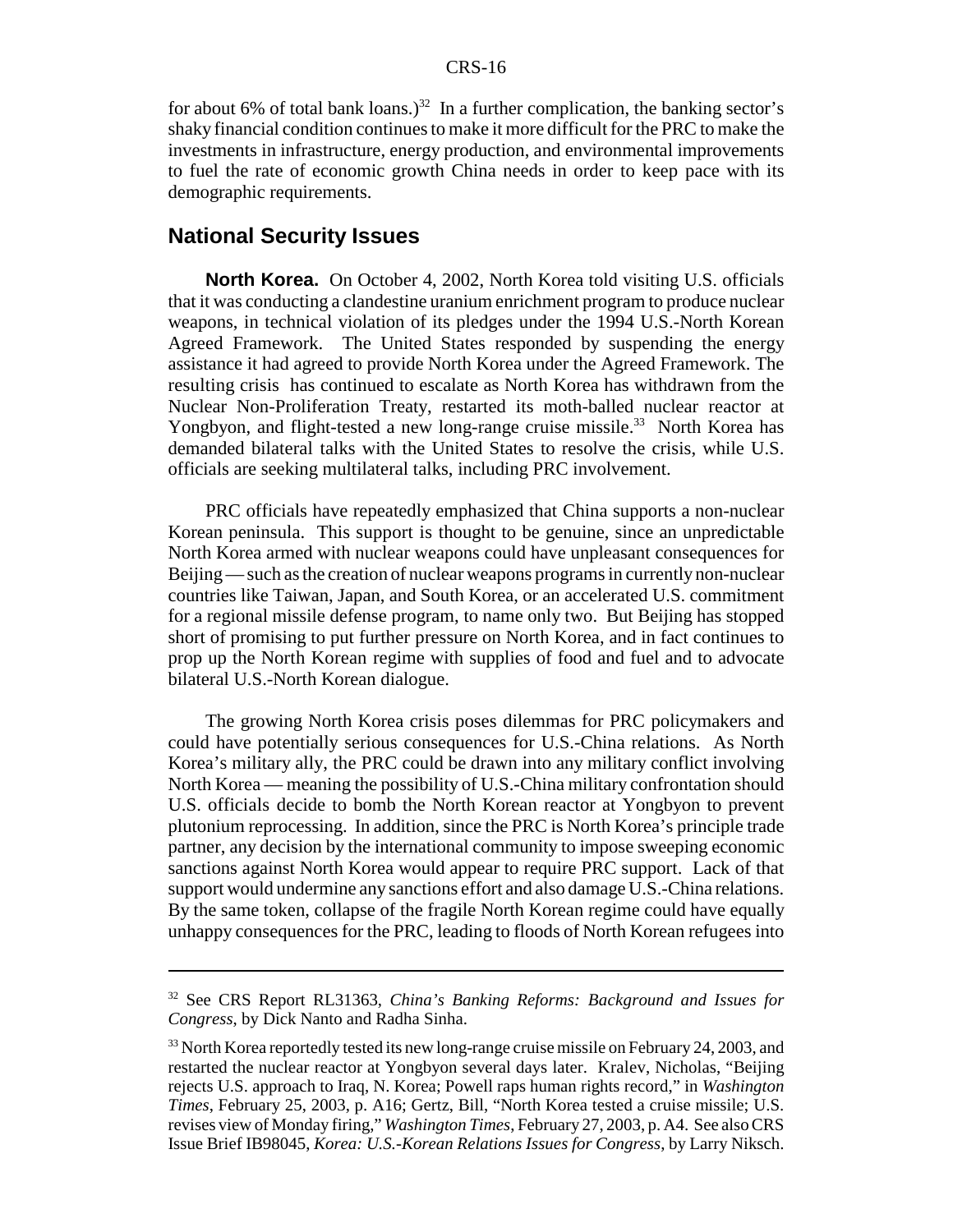China and to the probable advance of U.S. military forces from the South Korean side of the demilitarized zone to the PRC border.

**Weapons Proliferation.** For many years, U.S. officials and Members of Congress have been concerned about the PRC's track record of weapons sales, technology transfers, and nuclear energy assistance to certain countries in the Middle East and South Asia, particularly to Iran and Pakistan. While some U.S. officials have grown more confident that the PRC is changing its proliferation policies, Congressional and other critics charge that such confidence is misplaced.<sup>34</sup> They point out that for years, reputable sources have reported China to be selling ballistic missiles and technology for weapons of mass destruction (WMD) in the international market, primarily in the Middle East. Although these allegations have always created problems in Sino-U.S. relations, they have taken on new and potentially significant implications given entrenched suspicions about Iraq's possession of WMD as well as recent disclosures that both Iran and North Korea are actively pursuing nuclear weapons programs. The PRC has had close relationships with all three countries in the past, including sales of military equipment that could threaten U.S. forces in the region and missiles that could enhance a nuclear weapons capability.<sup>35</sup>

**Military Contacts.** Once one of the stronger linchpins of the relationship, U.S.-China military relations have never fully recovered after they were suspended following the 1989 Tiananmen Square crackdown. Nevertheless, both countries have cautiously resumed military contacts, although efforts to re-energize military ties since then have met with repeated setbacks. In June 2002, Peter Rodman, U.S. Assistant Secretary of Defense for International Security Affairs, held talks with senior Chinese diplomats and military officials in Beijing, including: Xiong Guangkai, China's Deputy Chief of Staff; Chi Haotian, China's Defense Minister; and Li Zhaoxing, Vice Foreign Minister.<sup>36</sup> In October 2002, U.S. Vice-Admiral Paul Gaffney, President of the U.S. National Defense University, visited with PRC Defense Minister Chi Haotian in Beijing. Gaffney was the most senior U.S. military officer to visit China since the EP-3 collision in April 2001.

### **Tibet**

The political and cultural status of Tibet remains a difficult issue in U.S.-China relations and a matter of debate among U.S. policymakers. Controversy continues

<sup>&</sup>lt;sup>34</sup> As reasons for such confidence, some point to the past decade, when the PRC has: 1992 — promised to abide by the Missile Technology Control Regime (MTCR) and acceded to the Nuclear Non-Proliferation Treaty (NPT); 1993 — signed the Chemical Weapons Convention (CWC); 1996 — signed the Comprehensive Test Ban Treaty, and; 1997 joined the Zangger Committee of NPT exporters.

<sup>&</sup>lt;sup>35</sup> Iran, for instance, has purchased from the PRC small numbers of SA-2 surface-to-air missiles, F-7 combat aircraft, fast-attack patrol boats, and C-802 anti-ship cruise missiles. Some Members of Congress have questioned whether Iran's possession of C-802's violates the Iran-Iraq Arms Non-Proliferation Act of 1992 (U.S.C. 1701), which requires sanctions on countries that sell destabilizing weapons to Iran or Iraq.

<sup>36</sup> For background and further details, see CRS Report 97-931, *China: Ballistic and Cruise Missiles,* by Shirley Kan.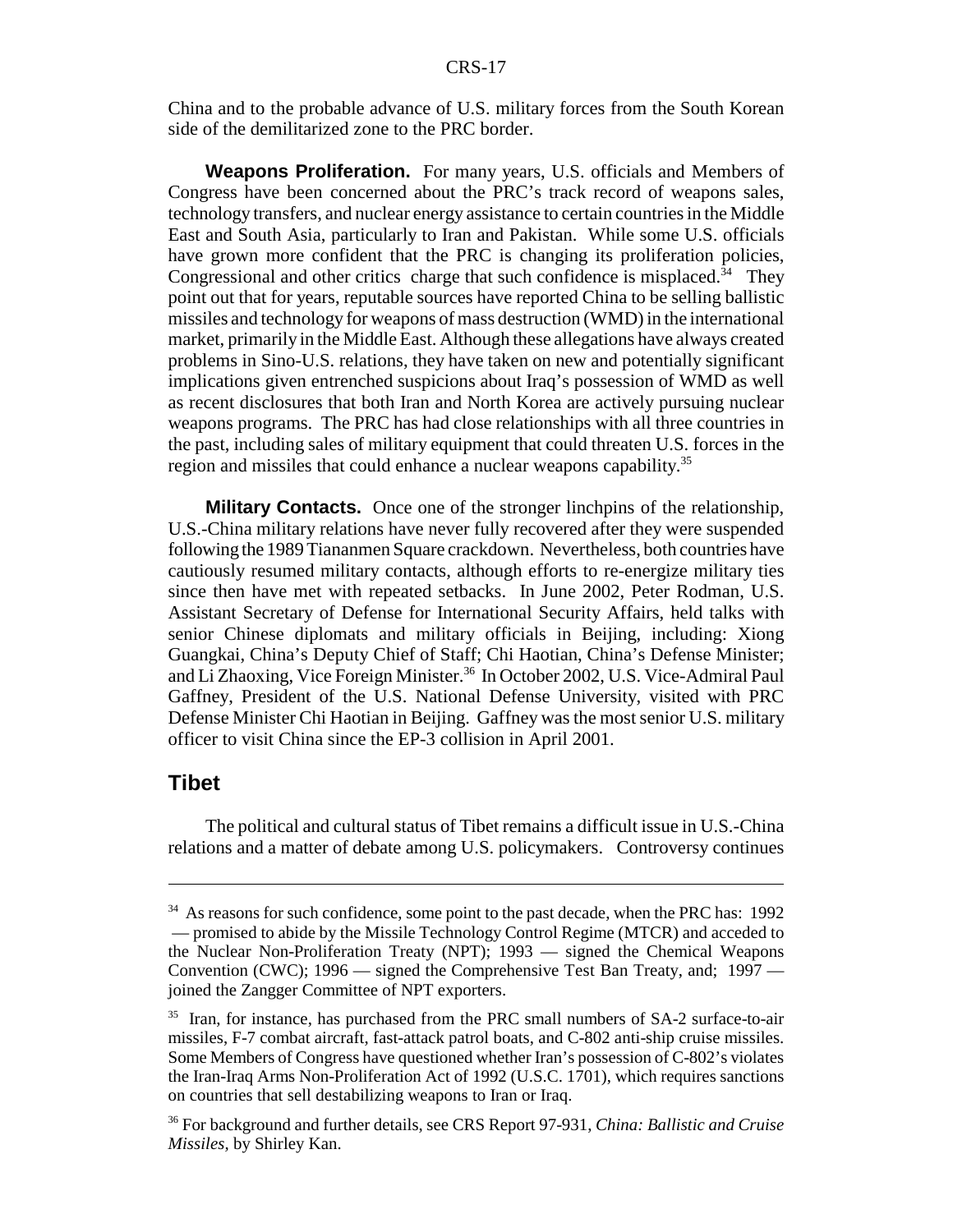over Tibet's current political status as part of China, the role of the Dalai Lama and his Tibetan government-in-exile, and the impact of Chinese control on Tibetan culture and religious traditions. The U.S. government recognizes Tibet as part of China and has always done so, although some dispute the historical consistency of this U.S. position. But the Dalai Lama, Tibet's exiled spiritual leader, has long had strong supporters in the U.S. Congress who have continued to pressure the White House to protect Tibetan culture and give Tibet greater status in U.S. law. It was largely because of this congressional pressure that in 1997, U.S. officials created the position of Special Coordinator for Tibetan issues, tasked with the specific mission of helping to promote talks between the Dalai Lama and the PRC government. The current Special Coordinator — Paula Dobriansky, Under Secretary of State for Global Affairs — is the highest-ranking U.S. official to have held this position.<sup>37</sup>

Although dialogue between the PRC and the Tibetan exile community remains officially stalled (no talks are currently scheduled or planned), a number of developments in 2002-2003 have led to speculation about whether there may be new momentum for progress between the two sides. Some observers have speculated that the stage may have been set for renewed momentum by changes since 2002 in the PRC leadership, particularly the ascendancy of Hu Jintao, the PRC's new President and Party General Secretary, who spent part of his career stationed in Tibet. In any event, observers are watching with interest a number of recent unusual developments that are outside the scope of what has come to be expected of Beijing's relations with the Dalai Lama's representatives. In 2002, the Dalai Lama's older brother, Gyalo Thondup, accepted a PRC invitation to spend several weeks in Tibet on a private visit. On at least three occasions since then, the PRC government has invited to China and to Lhasa (Tibet's capital) delegations from the Tibetan community led by the Dalai Lama's special envoy in the United States, Lodi Gyari. Further contacts and developments along these lines would reinforce the view that a quiet dialogue and perhaps compromise may be underway.

### **Hong Kong and "Article 23"**

On September 5, 2003, the Hong Kong government announced that as a result of strong public protests, it was at least temporarily shelving its efforts to enact antisedition laws, known as the "Article 23" proposals. The decision was widely touted in the press as a victory for democracy and autonomy in Hong Kong and a surprising setback for the PRC government, which had been publicly supporting Hong Kong's adoption of the proposals. $38$  An important component of the Hong Kong government's withdrawal of the proposals was a decision in late July 2003 by the Democratic Alliance for the Betterment of Hong Kong (DAB), a key pro-Beijing party that reversed its original position of support for quick passage of the bill and argued instead for more public consultations. Many suggest that the DAB's policy change is tactical, that DAB leaders do not want to send their candidates into the

 $37$  For background and details, see CRS Report RL30983, *Tibet, China, and the 107<sup>th</sup> Congress: Issues for U.S. Policy.*

<sup>38</sup> "People power triumphs in Hong Kong," editorial in *The Asian Wall St. Journal*, September 8, 2003, p. A7.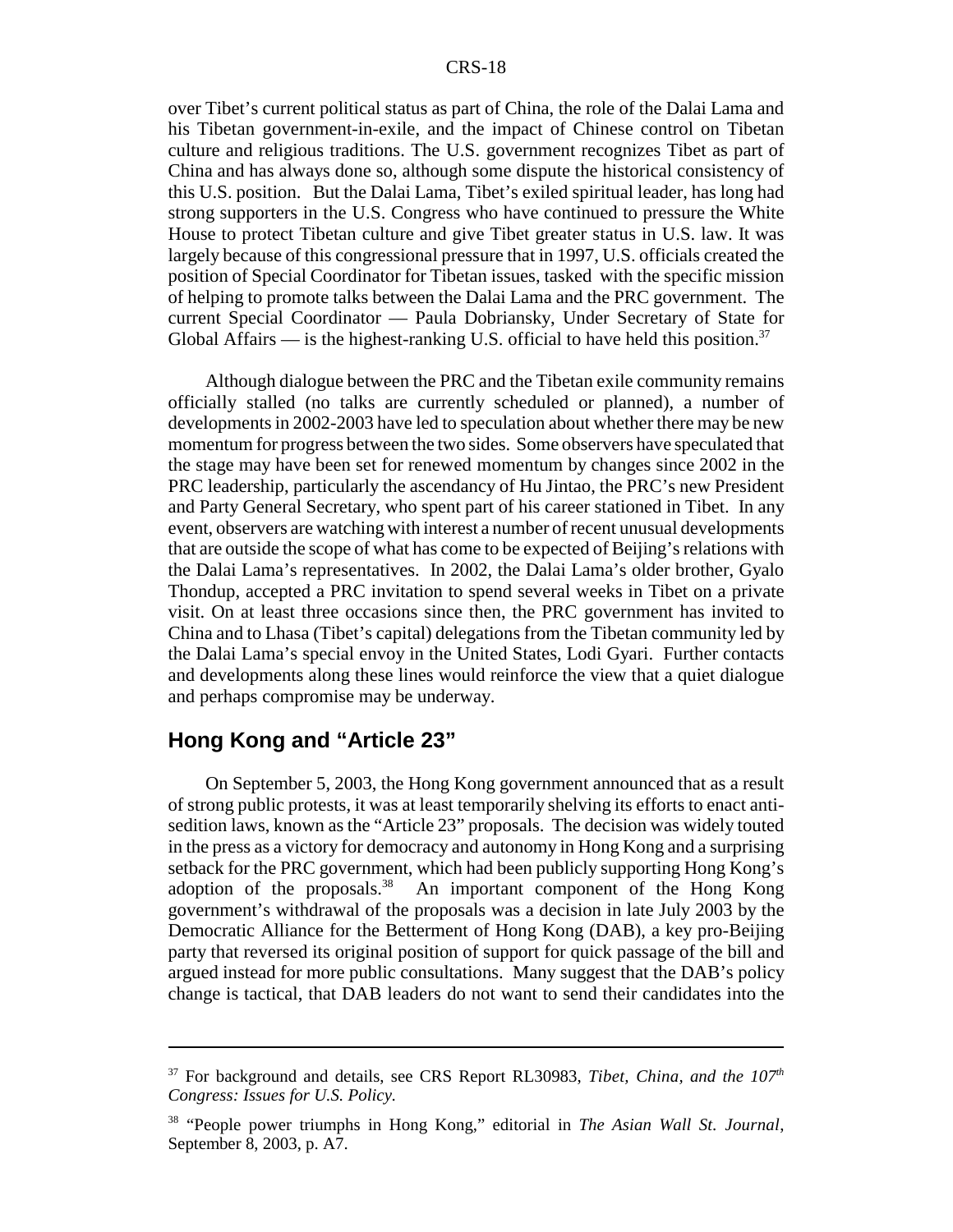2004 summer legislative elections saddled with the political burden of having been associated with such an unpopular measure.

Before its withdrawal, the "Article 23" proposal was to have been voted upon by Hong Kong's Legislative Council on July 9, 2003, and although it was the subject of much public opposition, the measure generally was expected to be passed by the legislature. Instead, the issue became a significant crisis for Hong Kong's leadership — and by extension, for the PRC government in Beijing. On July 1, 2003, a massive public demonstration in Hong Kong was held against the "Article 23" proposal, followed by additional protests in successive weeks. Critics maintained that the language proposed by the government far exceeded the requirements of Article 23, and that enactment of the measures would make it easier for Beijing to pressure Hong Kong to crack down on politically innocent acts — such as the Falun Gong spiritual movement and the Roman Catholic Church, both banned in China but legal in Hong Kong. Although the Tung government watered down some of the more controversial features of the proposal in a last-ditch effort to respond to public sentiment, it was seen as too little too late by the measure's opponents.

On July 6, 2003, in an unexpected move that killed the legislative chances of the proposal, Mr. James Tien, leader of the usually pro-government Liberal Party and a member of Mr. Tung's cabinet, resigned his cabinet post, saying he and his party could no longer support immediate legislative consideration of the measure. On July 16, 2003, Mr. Tung announced the additional resignations of his two least popular cabinet members, including Regina Ip, Secretary for Security and chief supporter of the Article 23 measure. Mr. Tung went to Beijing on July 19, 2003, for what was described as a "duty visit" to brief PRC officials about the Hong Kong political confrontation.

After Mr. Tung's return to Hong Kong the week of July 21, 2003, the Hong Kong government announced that in September 2003, it would submit for public consultation a revised proposal that would make modifications in the government's original "Article 23" plan to respond to some (not all) of the public's objections to the measure. According to the government's announcement, the modifications that would be incorporated included: protections for journalists who published "classified" information; the elimination of a provision that manybelieve would have allowed the Hong Kong government to ban Falun Gong and other groups Beijing finds objectionable; and the elimination of a provision that in emergencies would have allowed the police to conduct searches without warrants. It is this revised proposal that Chief Executive Tung withdrew in his September 5, 2003 announcement.

While the proposal has been temporarily shelved, some type of "Article 23" measure could well be considered again in the future, as Article 23 of the SAR's constitution (the "Basic Law") requires the government to enact laws to prohibit acts of "treason, succession, sedition," or "theft of state secrets." Given the public opposition in Hong Kong to the proposals this year, future attempts to enact antisedition proposals could affect U.S. policy toward Hong Kong, which is set out in the U.S.-Hong Kong Policy Act of 1992 (P.L. 102-383). In addition to requiring annual U.S. government reports on Hong Kong's conditions through 2006, this Act allows the United States to treat Hong Kong differently from the way it treats the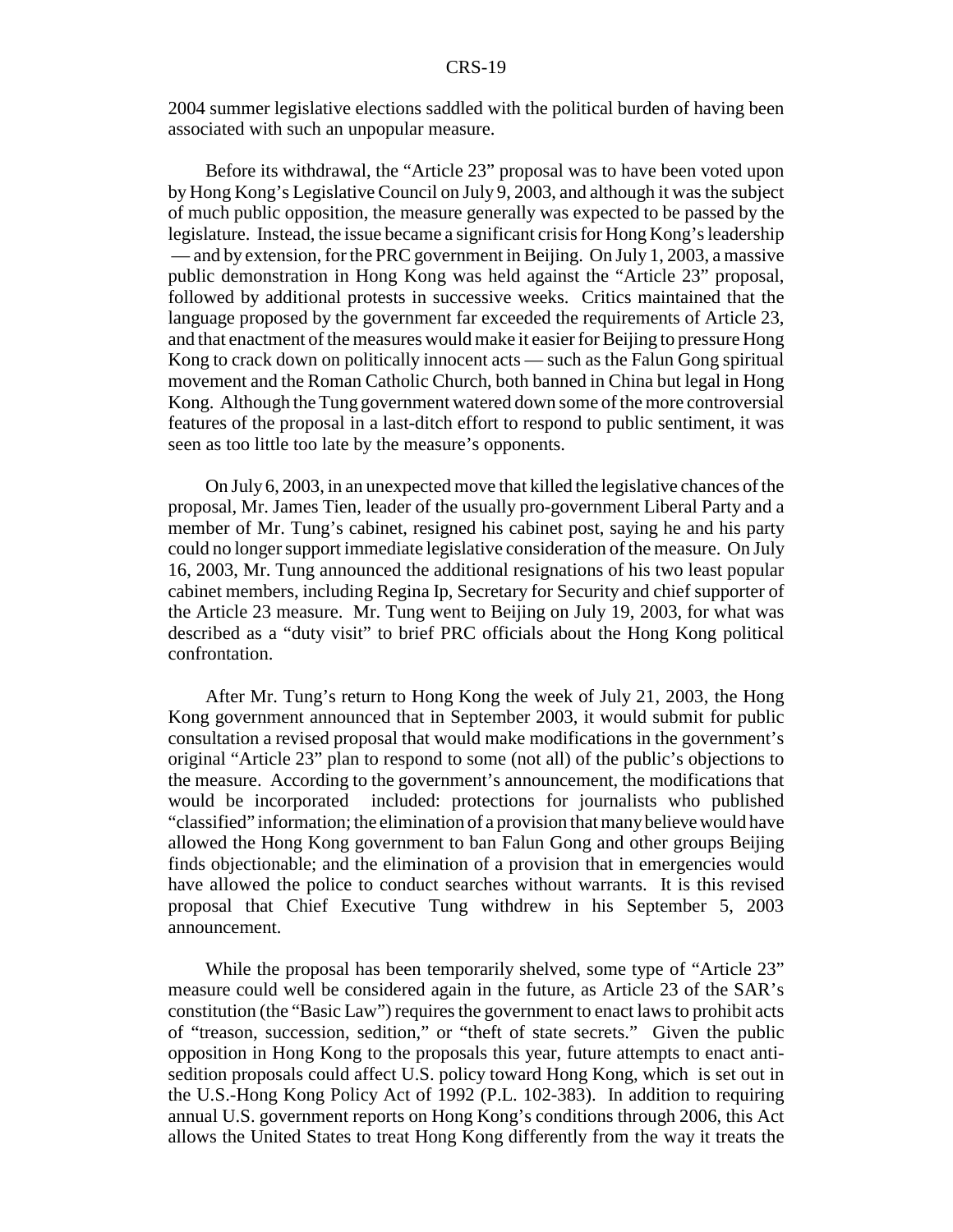PRC on the condition that Hong Kong remains autonomous. Under the Act, the President has the power to halt agreements or take other steps if he determines that Beijing is interfering unduly in Hong Kong's affairs.<sup>39</sup>

### **U.S. Policy Trends**

The current U.S. policy approach toward the PRC appears to have charted an uneasy middle territory between the three different camps into which the U.S. policy community had sorted itself over Sino-U.S. policy after the Tiananmen Square crackdown. Those camps are:

**Engagement.** The "engagement" approach toward the PRC, which dominated U.S. policy since the Nixon Administration, including in the George H. W. Bush and William Clinton Administrations. Underlying this approach is a belief that trends in China are moving inexorably in the "right" direction. That is, the PRC is becoming more economically interdependent with the international community and therefore will have a greater stake in pursuing stable international economic relationships. They contrast this behavior favorably with that of disruptive states such as Iraq or North Korea — those who are not part of the international system and who may support the kind of global terrorism that struck the United States on September 11, 2001. Some also believe that greater wealth in the PRC will push Chinese society in directions that will develop a materially better-off, more educated, and cosmopolitan populace that will, over time, press its government for greater political pluralism and democracy. Therefore, according to this view, U.S. policy should seek to work more closely with the PRC in order to encourage these positive long-term trends. Some proponents of the "engagement" approach fear that viewing the PRC as a "threat" is a self-fulfilling prophecy that could promote a number of potentially disastrous policy consequences for U.S. interests. These include a possible breakdown in PRC governance, a fragmentation of the country itself, or the creation of greater Chinese nationalism with a strong anti-American bias.

**Caution.** American proponents of what might be called a "cautious" policy toward the PRC stress that Beijing officials still view the world as a state-centered, competitive environment where power is respected and interdependence counts for little. This group sees PRC leaders as determined to use all means at their disposal to increase their nation's wealth and power. They suggest that PRC leaders may be biding their time and conforming to many international norms as a strategy, until China builds its economic strength and can take more unilateral action. Once it succeeds with economic modernization, this argument holds, Beijing will be less likely to curb its narrow nationalistic or other ambitions because of international

 $39$  A specific intention of the Hong Kong Policy Act was to permit the U.S. government to treat Hong Kong differently from the way it treats the rest of China in U.S. law. Thus, the United States has an extradition treaty with Hong Kong but not with China; maintains a liberalized export control regime with Hong Kong but a restrictive one with China; and gives Hong Kong permanent most-favored-nation (MFN) trade status — or "normal trade relations" as it is now known — but gave that status to China separately upon its accession to the WTO.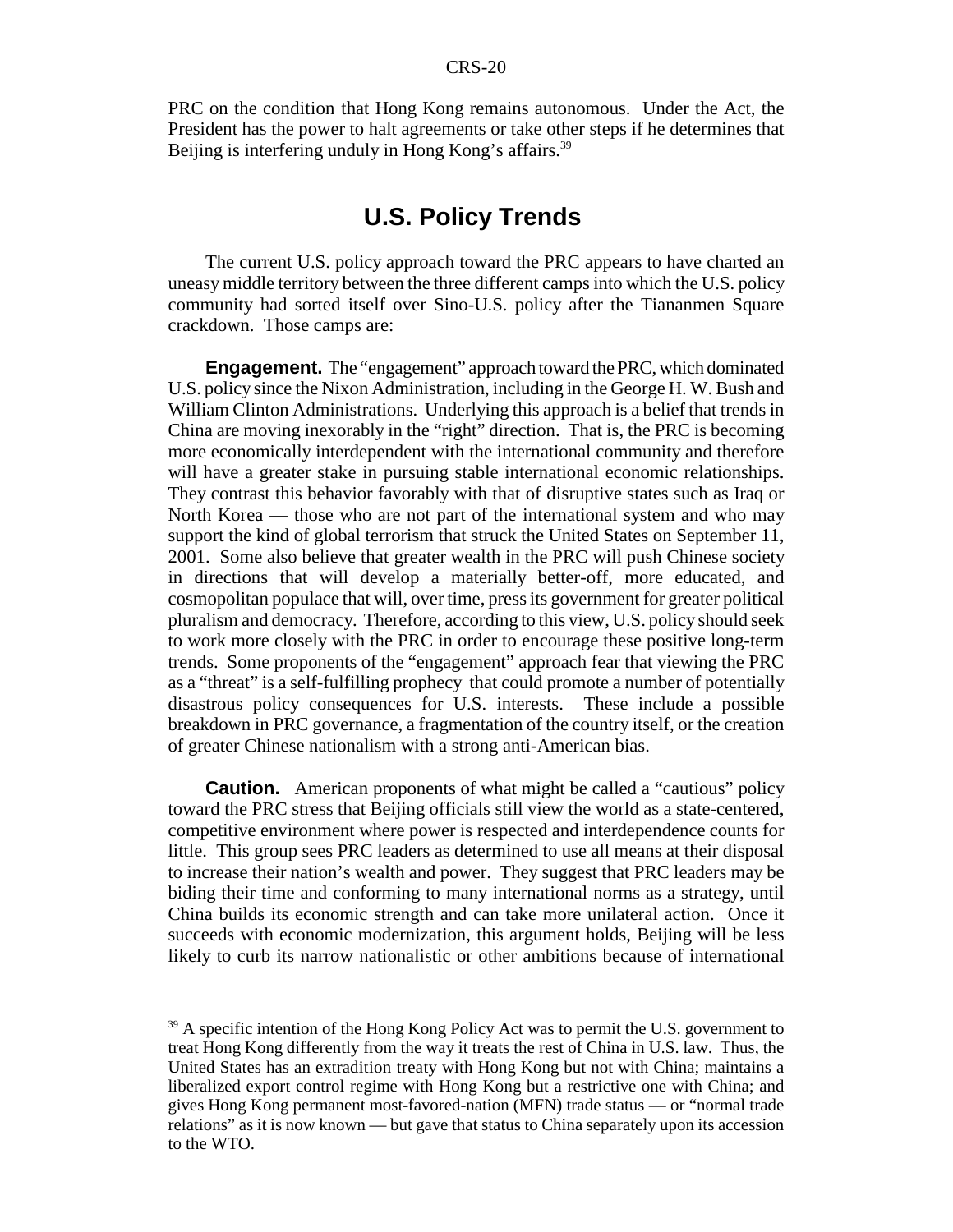constraints or sensitivities. According to this approach, the United States should strengthen its regional alliances and maintain a robust military presence in Asia as a counterweight to the PRC.

**Threat.** A third and more confrontational American approach has been based on the premise that the PRC under its current form of government is inherently a threat to U.S. interests, and that the Chinese political system needs to change dramatically before the United States has any real hope of reaching a constructive relationship with the PRC. According to this approach, Beijing's communist leaders are inherently incapable of long-term positive ties with the United States. Rather, Beijing seeks to erode U.S. power and arm U.S. enemies in the region. Despite the statements of support for the U.S. anti-terrorism campaign, according to this view, the PRC's repeated violations of its non-proliferation commitments have actually contributed to strengthening and arming nations that harbor global terrorists. U.S. policy should focus on mechanisms to change the PRC from within while maintaining a vigilant posture to deal with disruptive PRC foreign policy actions in Asian and world affairs.

### **Major Legislation**

#### **P.L. 108-7 (H.J.Res. 2)**

Consolidated Appropriations Resolution for FY2003. The law prohibits funds funds for export licenses for satellites of U.S. origin, including commercial satellites and component parts, unless the House and Senate Committees on Appropriations are notified at least 15 days in advance. The law as passed changes the name of the U.S.-China Security Review Commission to the U.S.-China Economic and Security Review Commission and provides the Commission with \$1 million for salaries and expenses; prohibits U.S. funds made available for the United Nations Population Fund (UNFPA) may be used in the PRC; and provides that "not less than" \$25 million be made available to support democracy, human rights, and rule of law programs in the PRC, Hong Kong, and Tibet. The bill was introduced on January 7, 2003, passed the House by voice vote on January 8, 2003, and passed the Senate, amended, on January 23, 2003 (69-29). A Conference was held on February 10, 11, and 13, 2003, and Conference Report 108-10 was filed on February 13. The House agreed to the Conference Report on February 13 (338-83), as did the Senate (76-20). The bill was signed by the President on February 20, 2003, and became P.L. 108-7.

#### **P.L. 108-28 (H.R. 441/S. 243)**

On Taiwan's admission as an observer to the World Health Organization (WHO). The bill amends P.L. 107-10 to authorize the United States to endorse and push for Taiwan's admission as an observer to the WHO at the annual summit of the World Health Assembly in Geneva in May 2003. Introduced on January 29, 2003, and referred to the House International Relations Committee, which marked up the bill on March 5, 2003. On March 11, 2003, the bill was considered under suspension of the rules, passing by a vote of 414-0. On April 9, 2003, the Senate Committee on Foreign Relations favorably reported S. 243, which the Senate passed by unanimous consent on May 1, 2003. That bill was sent to the House International Relations Committee, which was discharged on May 14, 2003, on a motion by Rep. Rohrabacher. The House passed the measure on May 14, 2003, and the President signed the bill into law on May 29, 2003. Prior to this, on May 18, 2003, the United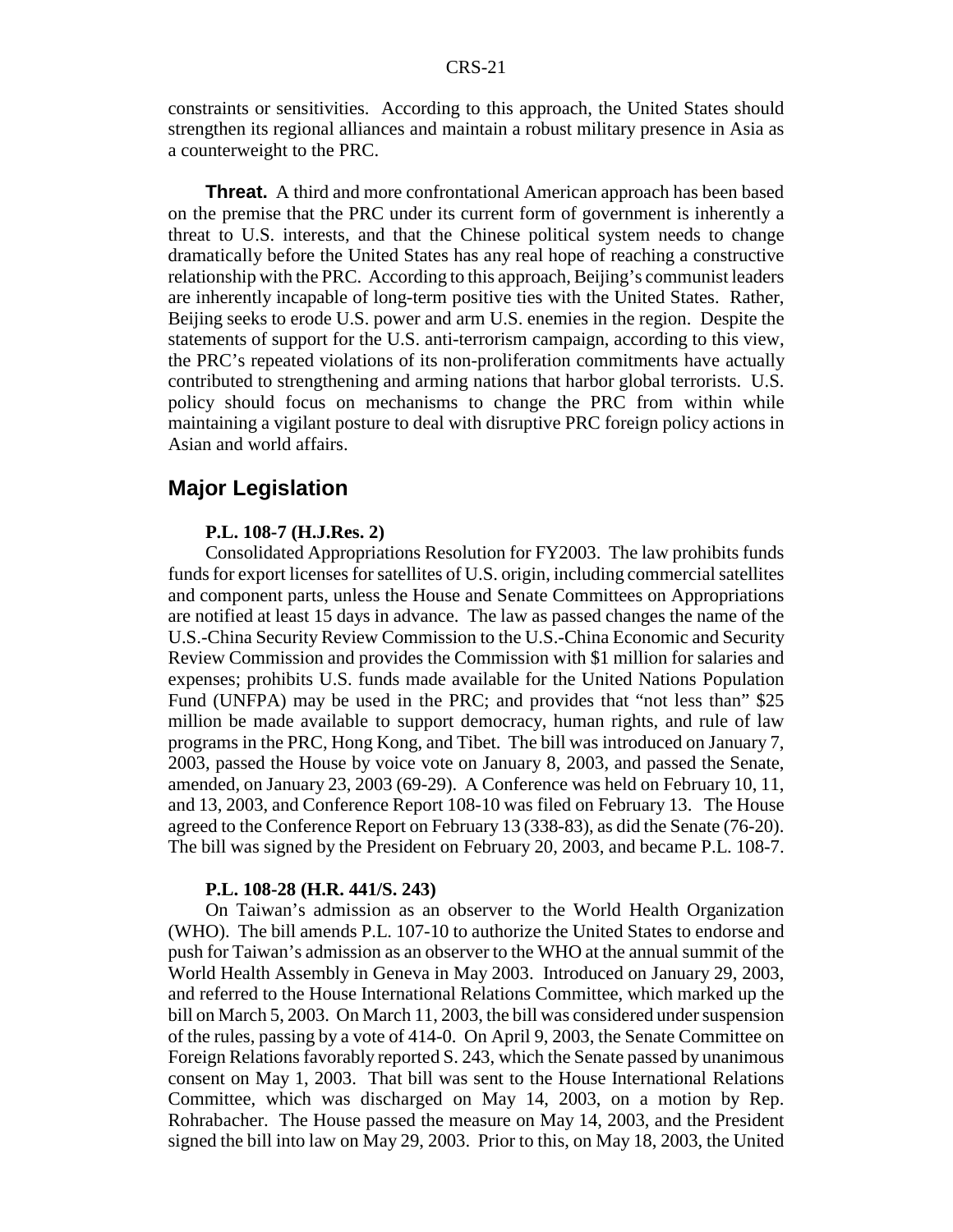States announced it would back Taiwan's bid for observer status at the WHO Geneva meeting.

#### **H.Con.Res. 98 (Ramstad)**

A resolution expressing the sense of Congress that the United States should negotiate a free trade agreement with Taiwan. Introduced March 18, 2003. Referred to House Ways and Means Committee's Trade Subcommittee on March 20, 2003.

#### **H.R. 247 (Wolf)**

Making appropriations for the Department of Commerce, State, Justice, and the Judiciary for FY2003. Title IV of the bill contains a provision prohibiting funds for export licenses for satellites of U.S. origin, including commercial satellites and component parts, unless the House and Senate Committees on Appropriations are notified at least 15 days in advance. The bill was introduced on January 8, 2003, and referred to the House Committee on Appropriations.

#### **H.R. 851 (Slaughter)**

To assess the impact of the North American Free Trade Agreement (NAFTA) and the entry of the PRC into the World Trade Organization (WTO) on U.S. jobs, workers, and the environment. Introduced on February 13, 2003, and referred to the House Ways and Means Committee, Subcommittee on Trade.

### **Chronology**

- **09/11/03** The Dalai Lama gave an address at the Washington National Cathedral, "Cultivating Peace as an Antidote to Violence." While in Washington, the Dalai Lama met with President Bush (September 9) and Secretary Powell (September 11).
- **09/05/03** The Hong Kong government announced it was withdrawing the "Article 23" internal-securityproposals until there was broader public consensus for the measure. The withdrawal was regarded as a setback for Beijing, which strongly supported the proposals.
- **07/28/03** U.S. Under Secretary of State for International Security and Arms Control John Bolton began a second round of meetings in Beijing to discuss global security issues, including North Korea's nuclear weapons program and Iran.
- **07/16/03** Hong Kong's Chief Executive, Mr. C. H. Tung, announced the resignations of his two least popular cabinet members, including Regina Ip, Secretary for Security and chief supporter of the "Article 23" measure.
- **07/01/03** Massive public demonstrations were held in Hong Kong to protest the government's proposed "anti-sedition" laws, required by Hong Kong's de-facto constitution. Over half a million people were estimated to have taken part.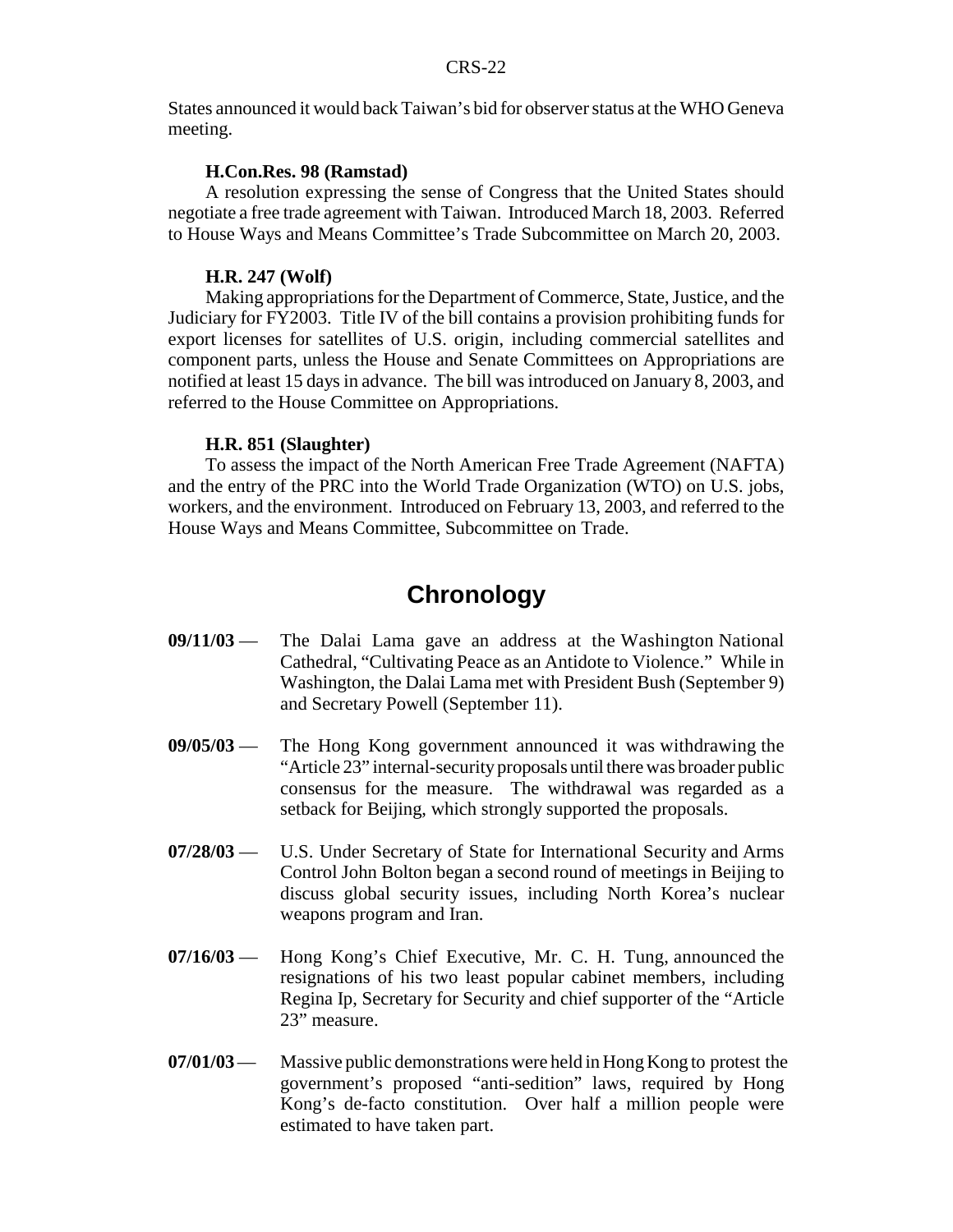- **06/11/03** The *Washington Post* cited Chinese sources as saying the PRC would reduce the size of the People's Liberation Army (PLA) over the next five years by 20%, or 500,000 troops.
- **06/10/03** The *Asian Wall St. Journal* revealed that Morgan Stanley and Citigroup Inc. became the third and fourth investment institutions to win Chinese approval to begin investing in China's stock and bond markets.
- **06/06/03** A U.S. federal judge issued an injunction prohibiting a Chinese company, Huawei Technologies Ltd., from using software that a U.S. company, Cisco, claimed was a copy of its own patented software.
- **06/01/03 —** Chinese engineers began blocking the flow of the Yangtze River and filling the reservoir of the Three Gorges Dam in Hubei Province. The controversial project is scheduled to be completed in 2009.
- **05/23/03** The Federal Register noted that the Department of State had imposed a two-year ban on U.S. imports from the PRC's North China Industries Corporation (NORINCO), having determined it had engaged in missile technologyproliferation. The ban was made under the terms of Executive Order #12938 of November 14, 1994.
- **05/16/03 —** The U.S. Drug Enforcement Agency (DEA) announced a successful conclusion to the first coordinated U.S.-China sting operation against an international heroin-smuggling ring. Dubbed "Operation City Lights," the two-year effort involved agents from China, Hong Kong, and the United States.
- **05/08/03** A Department of State spokesman announced that the U.S. Agency for International Development (USAID) had provided the Chinese Red Cross Society in the PRC with \$500,000 in emergency U.S. aid to help combat SARS.
- **05/07/03** The U.S. Congressional-Executive Commission on China (CECC) issued a report concluding that the spread of SARS in China had been facilitated because of deficiencies in China's legal system and state control of the press.
- **04/28/03** WHO's representative in China, Henk Bekedam, said in Beijing that even "very basic information" about new SARS cases in the city was still not being made available to WHO investigators.
- **04/20/03** The PRC government announced that the Mayor of Beijing, Meng Xuenong, and the Minister of Health, Zhang Wenkang, were being removed from their positions for failing to effectively combat the SARS epidemic. PRC health officials also admitted that they had mismanaged the crisis and that cases had been greatlyunder-reported.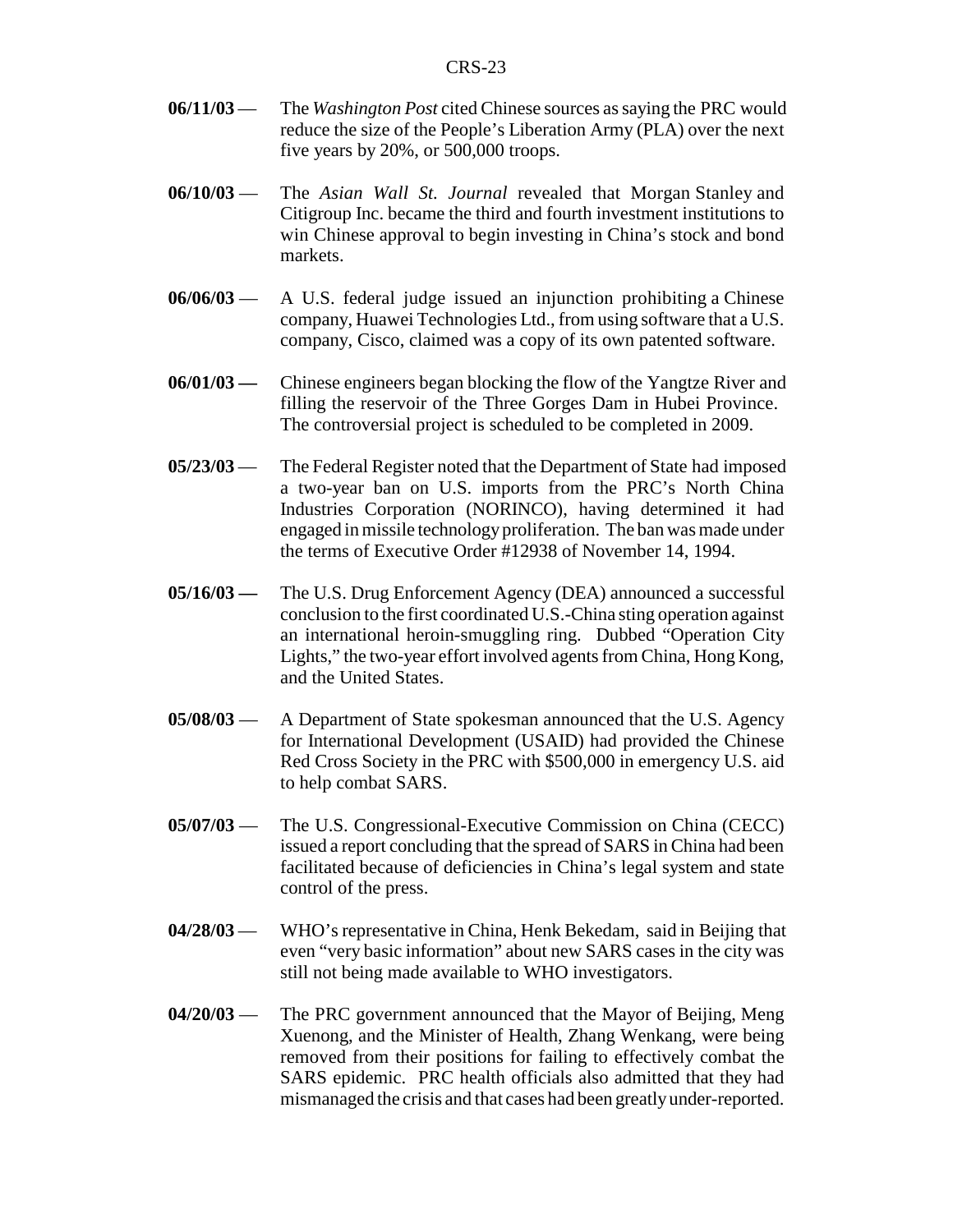- **04/16/03** WHO Officials said that the Chinese Government still was not doing enough to combat the new SARS virus. Health officials believe that the new virus strain originated in China's Guangdong Province in November 2002. To date, over 1400 cases have appeared in China.
- **04/11/03** The United States announced it would not sponsor a resolution condemning China's human rights record at the annual meeting of the U.N. Human Rights Commission in Geneva.
- **03/16/03** At the conclusion of the annual session of the PRC's de-facto legislature, the National People's Congress (NPC), PRC president Jiang Zemin, limited to two terms by the PRC's constitution, stepped down and Hu Jintao, current Party Secretary, was named as his successor.
- **02/28/03** PRC officials released Zhang Qi, a U.S.-based Chinese dissident detained in China for 8 months. Ms. Zhang had been arrested along with her fiancee, Wang Bingzhang, who was convicted in a PRC court on February 9, 2003, on charges of spying for Taiwan and planning terrorist acts.
- **12/24/02** Under heavy U.S. pressure, the PRC government released prominent democracy activist Xu Wenli, who was jailed for four years for trying to establish the China Democracy Party. Mr. Xu, released ostensibly for health reasons, flew to the United States with his wife.
- **11/08/02** The 16<sup>th</sup> Party Congress began, ultimately resulting in the selection of a new 24-member Politburo, a new 9-member Standing Committee, and a new Party Secretary, Hu Jintao, who replaced former Party Secretary Jiang Zemin.
- **08/26/02** U.S. Deputy Secretary of State Armitage announced the United States was placing the East Turkestan Islamic Movement on a list of terrorist groups.
- **08/25/02** Beijing published new missile-related export control regulations.
- **01/01/02** China received permanent normal trade relations from the United States as specified in P.L. 106-246.
- **12/11/01 —** The PRC formally joined the World Trade Organization.
- **09/11/01 —** Terrorists hijacked four U.S. commercial airliners and crashed them into the World Trade Center, the Pentagon, and in rural Pennsylvania. Senior PRC officials expressed their sympathy, condolences, and qualified support.
- **07/13/01** Beijing won the right to host the 2008 Olympic Games.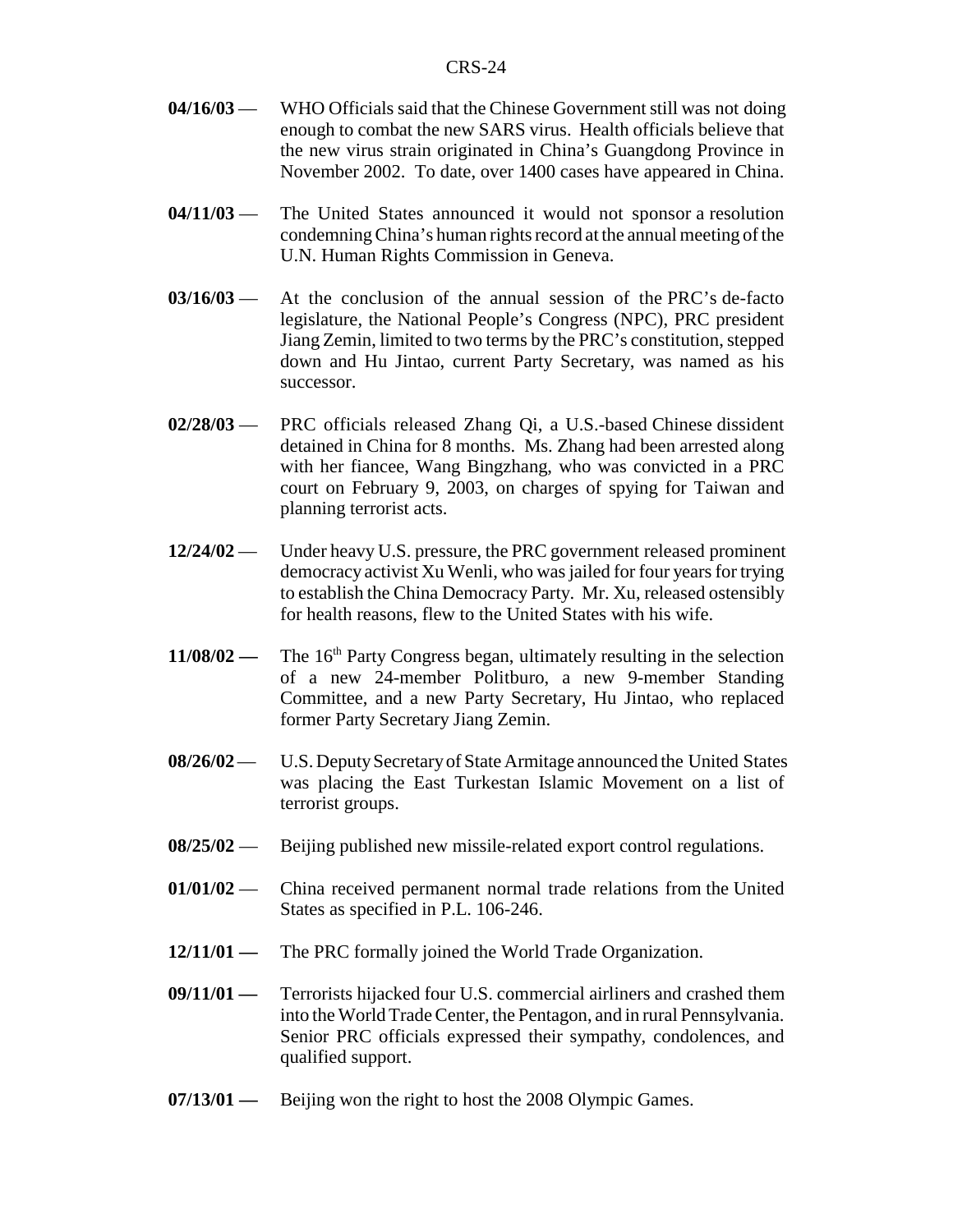- **04/12/01** China released 24 American EP-3 crew members held since April 1, 2001.
- **04/01/01** A PRC F8 fighter collided with a U.S. Navy EP-3 reconnaissance plane over the South China Sea. The EP-3 made an emergency landing on Hainan island.

### **For Additional Reading**

### **CRS Issue Briefs and Reports**

- CRS Issue Brief IB98034. *Taiwan: Recent Developments and U.S. Policy Choices.*
- CRS Report RL31729. *China-U.S. Relations in the 107th Congress: Policy Developments, 2001-2002.*
- CRS Report RL31661. *China's New Leadership Line-up: Implications for U.S. Policy.*
- CRS Report RS21351. *Sino-U.S. Summit, October 2002.*
- CRS Electronic Briefing Book, *Terrorism.* [http://www.congress.gov/brbk/html/ebter1.shtml].
- CRS Report RS21292. *Agriculture: U.S.-China Trade Issues.*
- CRS Report RS20876. *Collision of U.S. and Chinese Aircraft: Selected Legal Considerations.*
- CRS Report RS20139. *China and the World Trade Organization.*
- CRS Report RL30983. *Tibet, China, and the 107th Congress.*
- CRS Report RS20476. *China's Xinjiang-Uighur Autonomous Region: Current Developments and U.S. Interests.*
- CRS Report RS20333. *China and 'Falun Gong.'*
- CRS Report RL30341. *China/Taiwan: Evolution of the 'One-China' Policy Key Statements from Washington, Beijing, and Taipei.*
- CRS Report RL31164. *China: Labor Conditions and Unrest*.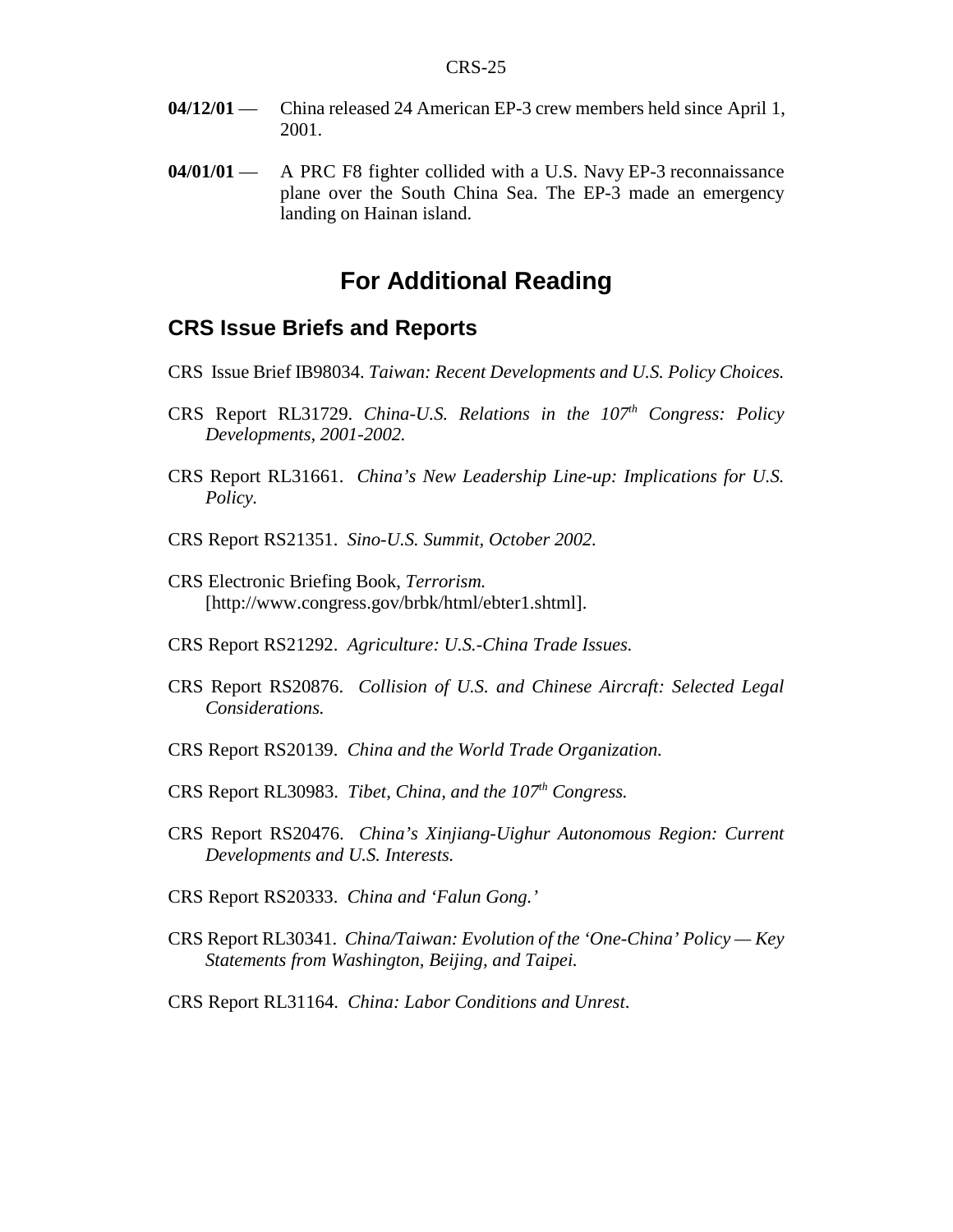## **Appendix I**

### **Selected Visits by U.S. and PRC Officials**

**July 28, 2003** — U.S. Under Secretary of State for International Security and Arms Control John Bolton began a second round of meetings in Beijing on global security issues, including North Korea's nuclear weapons program and Iran.

**April 23, 2003** — U.S. Assistant Secretary of State for East Asian Affairs James Kelly completed a first day of talks in China on North Korea's nuclear weapons program.

**February 23-24, 2003** — Secretary of State Colin Powell met with PRC leaders in Beijing as part of a trip to China, Japan, and South Korea.<sup>40</sup>

**February 16-20,2003** — U.S. Trade Representative Robert Zoellick visited China, including stops in Beijing, Chongqing, Shanghai, and Hong Kong.

**January 21, 2003** — U.S. Under Secretary of State for International Security and Arms Control John Bolton held talks in China on North Korea's nuclear weapons program.

**December 16, 2002** — Lorne Craner, U.S. Assistant Secretary of State for Democracy, Human Rights, and Labor, arrived in China with a U.S. delegation for the China Human Rights Dialogue. On December 18, 2002, the group went on to the Xinjiang-Uighur Autonomous Region in China's far northwest.

**October 25, 2002** — President Bush held a state visit with PRC President Jiang Zemin at the president's ranch in Crawford, Texas.

**October 18, 2002**— U.S. Assistant Secretary of State James Kelly arrived in Beijing to discuss issues involving North Korea.

**October 8 - 14, 2002** — U.S. Vice-Admiral Paul Gaffney, President of the U.S. National Defense University, led an 8-member team from the U.S. National Defense University for meetings in China. The group met with PRC Defense Minister Chi Haotian in Beijing, then visited Xi'an, Hangzhou, and Shanghai. Gaffney was the most senior U.S. military officer to visit China since the EP-3 incident in April 2001.

**August 26, 2002** — Deputy Secretary of State Richard Armitage, in Beijing for a series of meetings, announced that the United States was placing the East Turkestan Islamic Movement, a group in China, on a U.S. terrorist list.

**June 25, 2002**—U.S. Assistant Secretary of Defense for International Security Peter Rodman arrived in Beijing for official talks.

 $^{40}$  In conjunction with Iraq-related meetings of the U.N. Security Council, Secretary Powell also held bilateral talks in New York in 2003 with PRC Foreign Minister Tang Jiaxuan on January 19, February 4, February 24, March 7, and March 14 of 2003.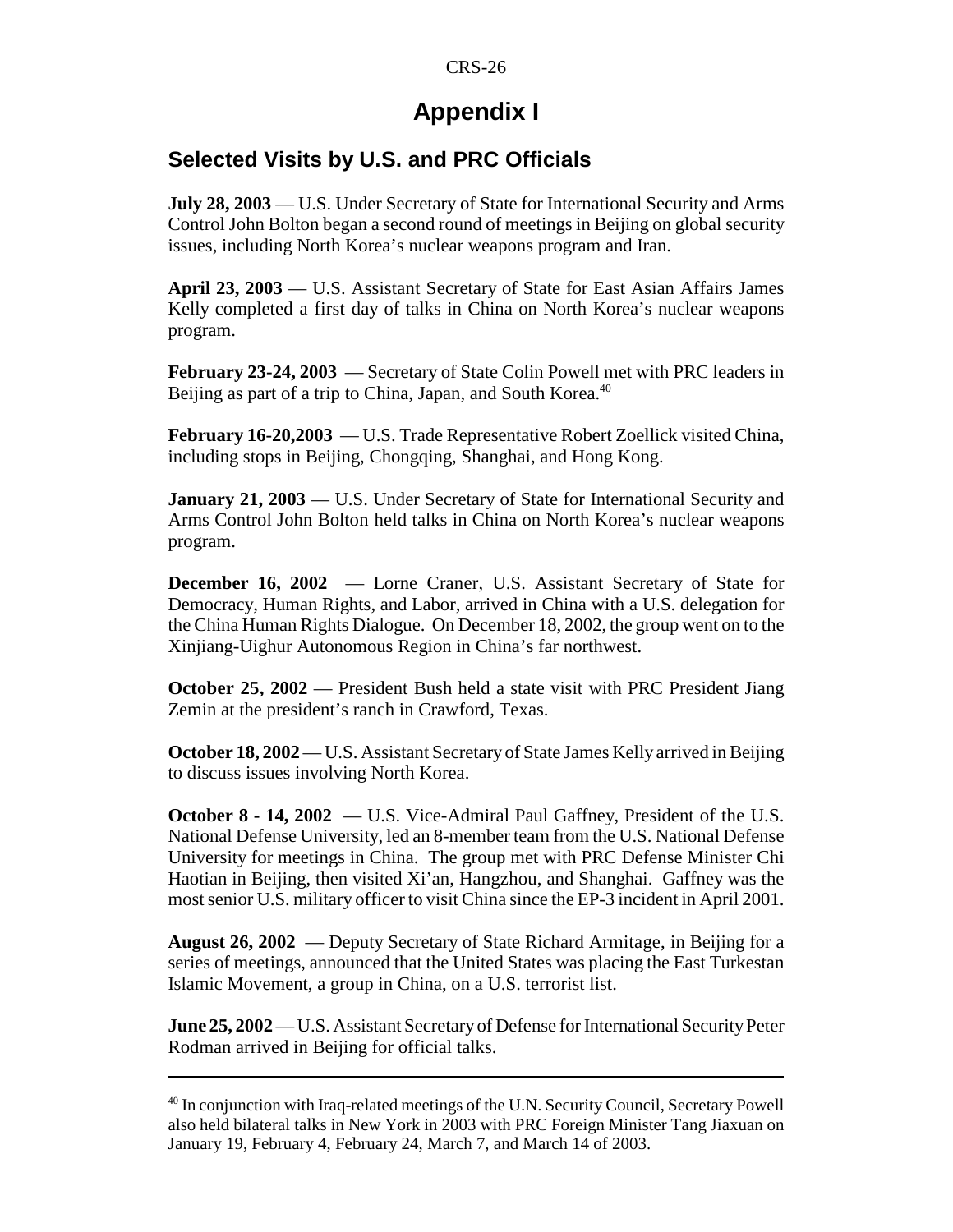**February 21-22, 2002** — President Bush visited China, Japan, and South Korea. The visit resulted in no new U.S.-China agreements, nor were any anticipated.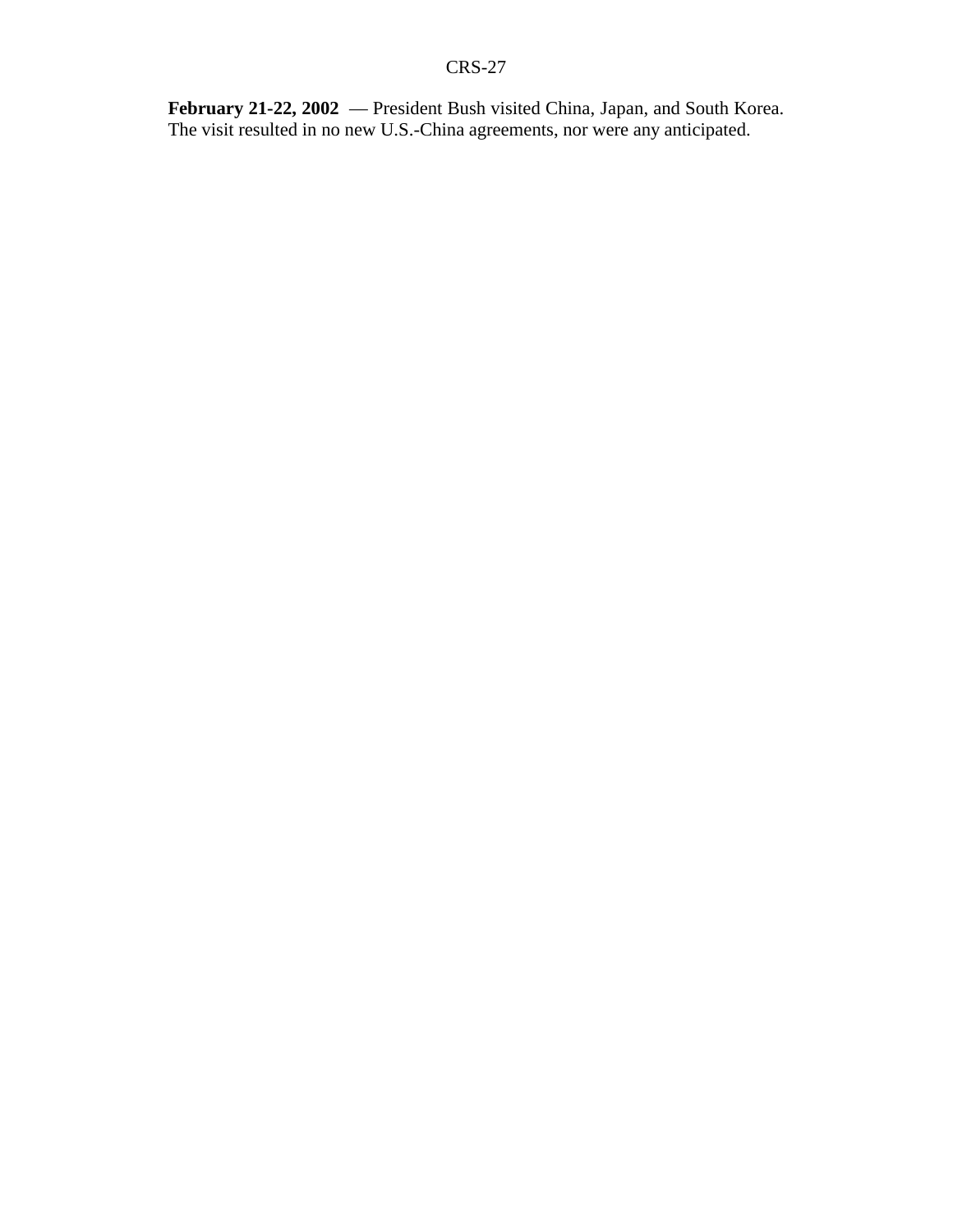#### CRS-28

### **Appendix II**

### **Selected U.S. Government Reporting Requirements**

| International Religious Freedom Report, China (annual report)                                                                                          |  |
|--------------------------------------------------------------------------------------------------------------------------------------------------------|--|
| Most recent date available: October 7, 2002                                                                                                            |  |
| Agency: U.S. Department of State, Bureau of Democracy, Human Rights, and                                                                               |  |
| Labor                                                                                                                                                  |  |
| Legislative authority: P.L. 105-292, The International Religious Freedom Act                                                                           |  |
| (IRFA) of 1998, Section 102(b).                                                                                                                        |  |
| Full text: [http://www.state.gov/g/drl/rls/irf/2002/13870.htm]                                                                                         |  |
| <b>U.S. Commission on International Religious Freedom</b> (annual report)                                                                              |  |
| Most recent date available: May 2003                                                                                                                   |  |
| Agency: U.S. Commission on International Religious Freedom (USCIRF)                                                                                    |  |
| Legislative authority: P.L. 105-292, of the International Religious Freedom Act<br>(IRFA) of 1998, Section 203.                                        |  |
| Full text: [http://www.uscirf.gov/reports/02May03/finalReport.php3]                                                                                    |  |
| <b>Reports on Human Rights Practices, China</b> (annual report)                                                                                        |  |
| Most recent date available: March 31, 2003                                                                                                             |  |
| Agency: U.S. Department of State, Bureau of Democracy, Human Rights, and                                                                               |  |
| Labor Legislative authority: The Foreign Assistance Act of 1961 (FAA), as<br>Sections 116(d) and 502(b); and the Trade Act of 1974, as<br>amended,     |  |
| amended, Section 504                                                                                                                                   |  |
| Full text: [http://www.state.gov/g/drl/rls/hrrpt/2002/18239.htm]                                                                                       |  |
| Military Power of the People's Republic of China (annual report)                                                                                       |  |
| Most recent date available: July 28, 2003                                                                                                              |  |
| Agency: U.S. Department of Defense                                                                                                                     |  |
| Legislative authority: P.L. 106-65, the National Defense Authorization Act for<br>FY2000, Section 1202                                                 |  |
| Full text: [http://www.defenselink.mil/pubs/20030730chinaex.pdf]                                                                                       |  |
| Unclassified Report to Congress on the Acquisition of Technology Relating to<br>Weapons of Mass Destruction and Advanced Conventional Munitions (semi- |  |
| annual report)                                                                                                                                         |  |
| Most recent date available: January 1 through June 30, 2002<br>Agency: Director of Central Intelligence                                                |  |
| Legislative authority: FY1997 Intelligence Authorization Act, Section 721                                                                              |  |
|                                                                                                                                                        |  |

Full text: [http://www.cia.gov/cia/reports/721\_reports/jan\_jun2002.html]

### **International Narcotics Control Strategy Report, 2002** (*annual report*)

Most recent date available: March 2003

Agency: U.S. Department of State, Bureau for International Narcotics and Law Enforcement Matters

Legislative authority: Section 489 of the Foreign Assistance Act of 1961, as amended (the "FAA," 22 U.S.C. § 2291); sections 481(d)(2) and 484(c) of the FAA; and section 804 of the Narcotics Control Trade Act of 1974,